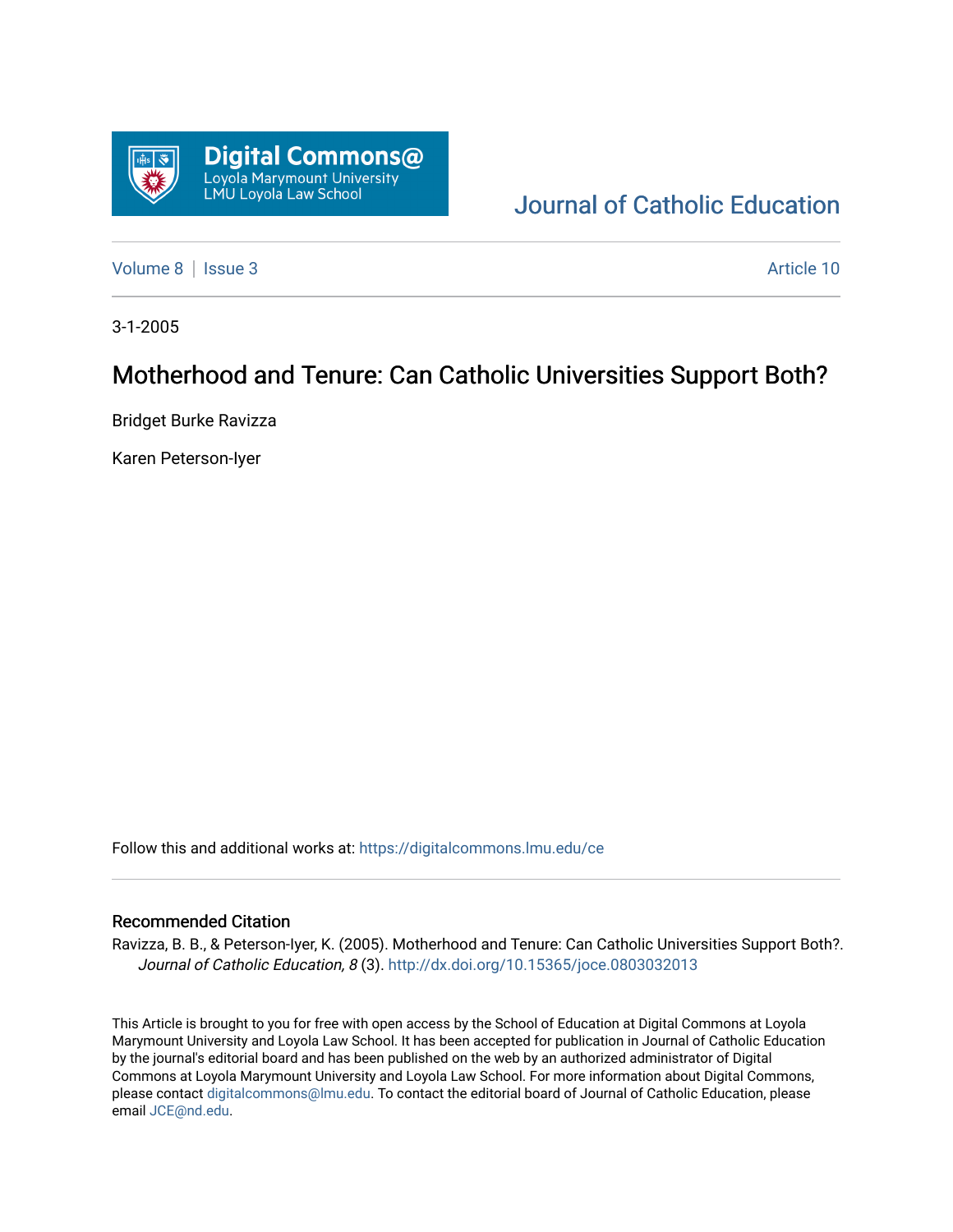# **MOTHERHOOD AND TENURE: CAN CATHOLIC UNIVERSITIES SUPPORT BOTH?**

BRIDGET BURKE RAVIZZA *St. Norbert College* KAREN PETERSON-IYER

> *This paper presents a plan for the implementation of more family-friendly policies at Catholic colleges and universities, both as a matter of justice for women and on behalf of the well-being of families. It is motivated by the teachings of the Catholic social tradition that emphasize the equality and dignity of women; the importance of the dual vocations of Christian parents, who are called to raise children and to work more publicly on behalf of the common good; and the inherent value of children and their right to be properly nurtured and educated within the Christian family. Our starting point is the condition of families in the U.S. today as they struggle to thrive in spite of tremendous demands placed on parents who also work outside the home. We examine the negative effects on women and families that result from a refusal to accommodate parents with young children in the workplace. We are concerned in particular with the challenges faced by women academics at colleges and universities who are also mothers. We argue that, by and large, these women are not adequately supported in academia, even at Catholic universities, in spite of that tradition's professed commitment to the health and well-being of families. Finally, we offer several concrete suggestions by which universities may better support women academics who are mothers, thereby contributing to the well-being of women and families.*

In recent decades, longer days and longer workweeks have become the hnorm in the American workplace. Average workers are expected to n recent decades, longer days and longer workweeks have become the spend more and more time at work if they are to succeed in their careers or in certain cases maintain their jobs at all. Academia, along with medicine and law, is particularly time-intensive. In fact, on average, the more successful a person is, the longer his or her workweek (Hewlett, 2002). Hochschild (2001), a sociologist, argues in *The Time Bind* that this long hour work culture "has largely competed with the family, and won" (p.

*Catholic Education: A Journal of Inquiry and Practice,* Vol. 8, No. 3, March 2005, 305-325 © 2005 *Catholic Education: A Journal of Inquiry and Practice*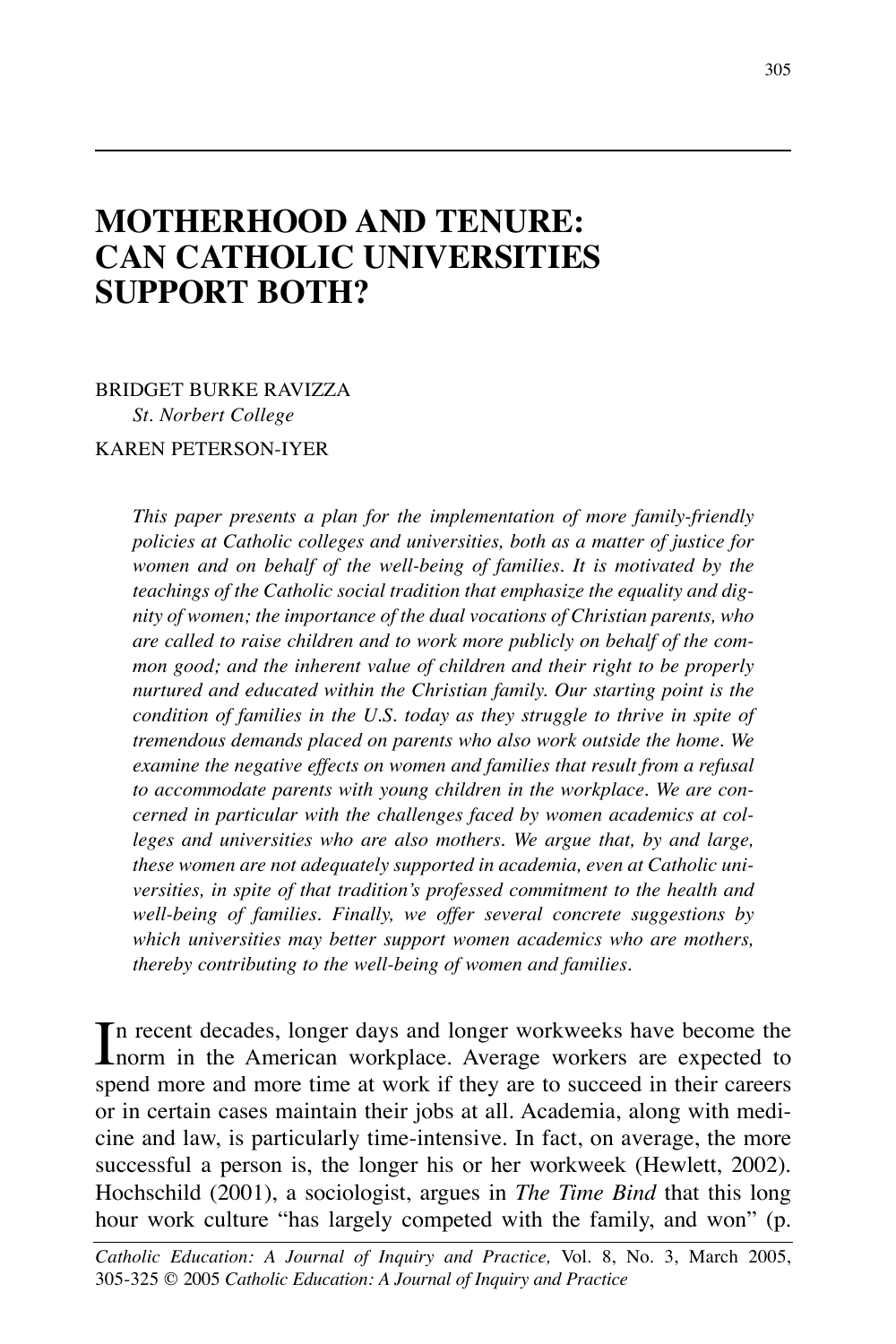203). In our society, when work and family have gone to battle, work has too often come out ahead and, in some cases, has dealt the family a fatal blow.

Hochschild explains how this has occurred. The so-called first shift of one's day at the workplace increasingly takes more time, which infringes on the second-shift of one's day, involving the work done to care for home and family. As Hochschild (2001) explains, "The longer the workday at the office or plant, the more we feel pressed at home to hurry, to delegate, to forgo, to segment, to hyperorganize the precious remains of family time" (p. 215). In other words, we begin to run our household like a business to improve efficiency: we hire others to care for our children for long periods of the day; we pack in activities, so that soccer games, baths, and reading time are slotted and completed on strict schedule; we prepare meals as quickly as possible, often compromising nutritional value; we pencil in quality time with our children – all in an attempt to use effectively the scarce and precious time of the second shift. Furthermore, Hochschild points out that parents now face a third shift as a result of their time deficit and their attempts to solve it, such as hurrying and organizing. In this third shift, parents engage in "noticing, understanding, and coping with the emotional consequences of the compressed second shift" (Hochschild, 2001, p. 215). In other words, parents must spend a good deal of time emotionally consoling and decompressing their children, who suffer the consequences of an increasingly tight second shift.

The time bind described so vividly by Hochschild is particularly intense for women who continue to do the vast majority of housework and childcare, even when they work outside the home. The entree of large numbers of women into the labor force in the past quarter century created high hopes on the part of feminists and others that men would begin to take a more active role in the day-to-day lives of their children, easing some of this burden. Yet while many young fathers today are more active in the lives of their children, women continue to cover up to 75% of home-related and child-related responsibilities (Hewlett, 2002). In fact, according to Crittenden (2001), economist and author of *The Price of Motherhood*, working mothers work an average of 80 hours a week, compared to 72 hours a week for working fathers. Even when wives earn more than half of the family income, husbands, by their own estimates, typically contribute no more than 30% of the domestic services and childcare (Crittenden, 2001). In a recent survey of professional women, 40% think their husbands actually create more work for them than they contribute (Hewlett, 2002; Suitor, Mecom, & Feld, 2001).

Economist Hewlett (2002), in *Creating A Life: Professional Women and the Quest for Children*, attributes the continuing wage gap between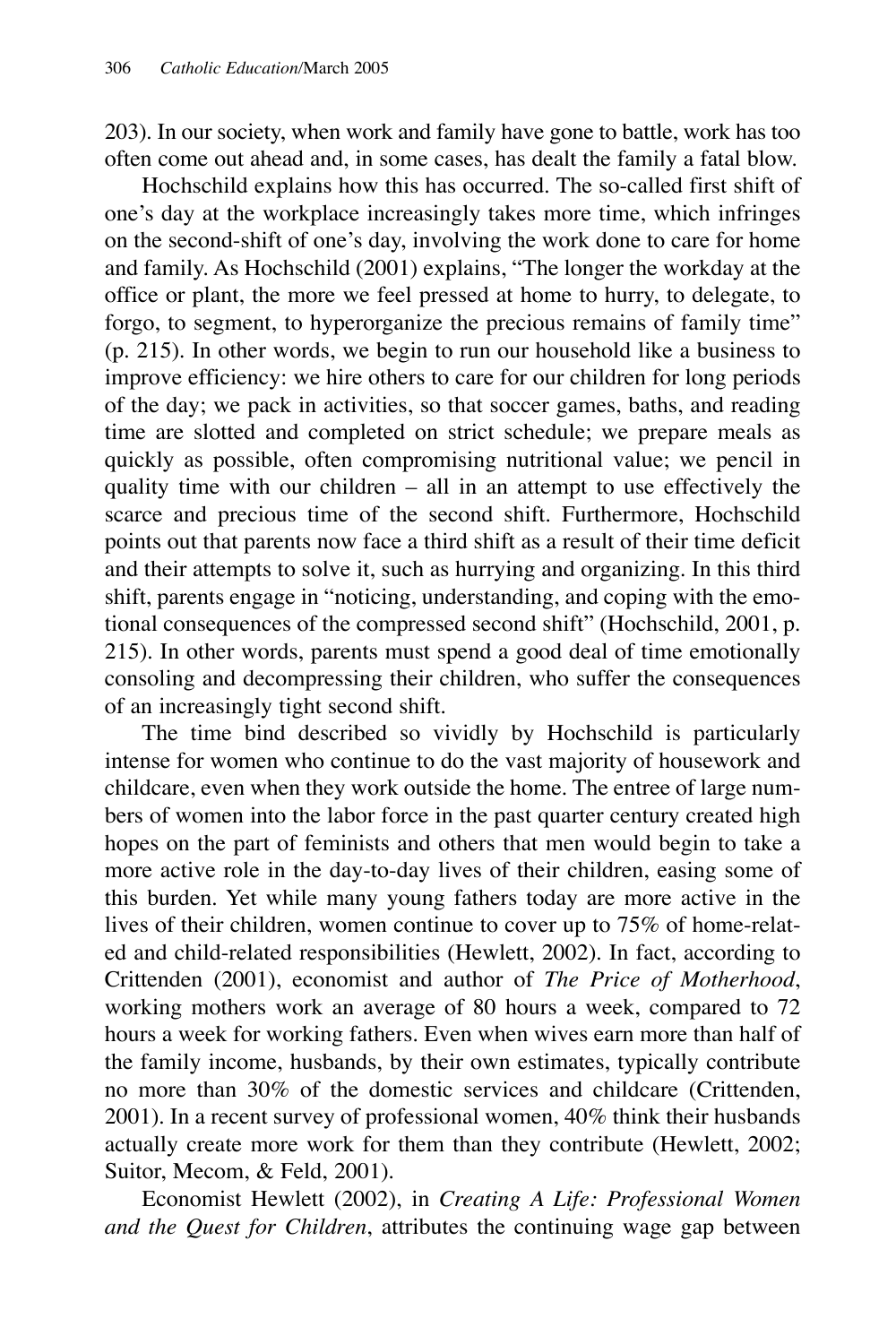men and women, as well as the small number of women rising to the top in many professions including the academy, to the unequal impact of becoming a parent. Hewlett writes:

Children lie at the heart of the matter. Close analysis of the wage gap reveals that only a small portion of the gap can be attributed to discrimination (getting paid less for doing the same job, or being denied access – to jobs, education, or credit – on account of sex). Increasingly, women earn less than men because of the unequal impact of family responsibilities. (p. 136)

As most workplaces are now structured, "childbearing and childrearing interrupt and limit women's careers, permanently depressing their earning power" (Hewlett, 2002, p. 136). A relative lack of flexibility in most workplaces means that a parent of either sex who seeks to accommodate his or her work schedule to fit the needs of children faces major hurdles. Many women are therefore forced to cut back on their hours or quit their jobs entirely once they have children. Their resulting loss of income, often referred to as the "mommy tax," typically amounts to more than \$1 million for a college-educated woman in the United States (Crittenden, 2001). The mommy tax translates not only into decreased economic power and stability for women during their working years; it also means dramatically lower savings and pensions for elderly American women. This is one of the reasons that motherhood, as noted by Crittenden, is the single biggest risk factor for poverty in old age.

A refusal of employers reasonably to accommodate working mothers forces a difficult choice for too many women: their families or their careers (Fogg, 2003; Hewlett, 2002). The most successful strategy for a woman to narrow the gender wage gap and raise her lifetime earnings is what Crittenden refers to as the "be a man strategy." That is: finish school, find a job, develop seniority, make partner, get tenure, and put off children until the last possible moment. It seems today that an ambitious young woman must commit completely to her career in her 20s and usually well into her 30s if she wants to ensure long-term success. To deviate from the "be a man" strategy is to jeopardize her career, and so she puts off having children, often until it is too late. Hewlett's study shows that the more successful a woman is professionally, the less likely it is that she will have a partner and have children. Interestingly, the exact opposite is true for men; the more successful a man is professionally, the more likely he is to have a partner and children.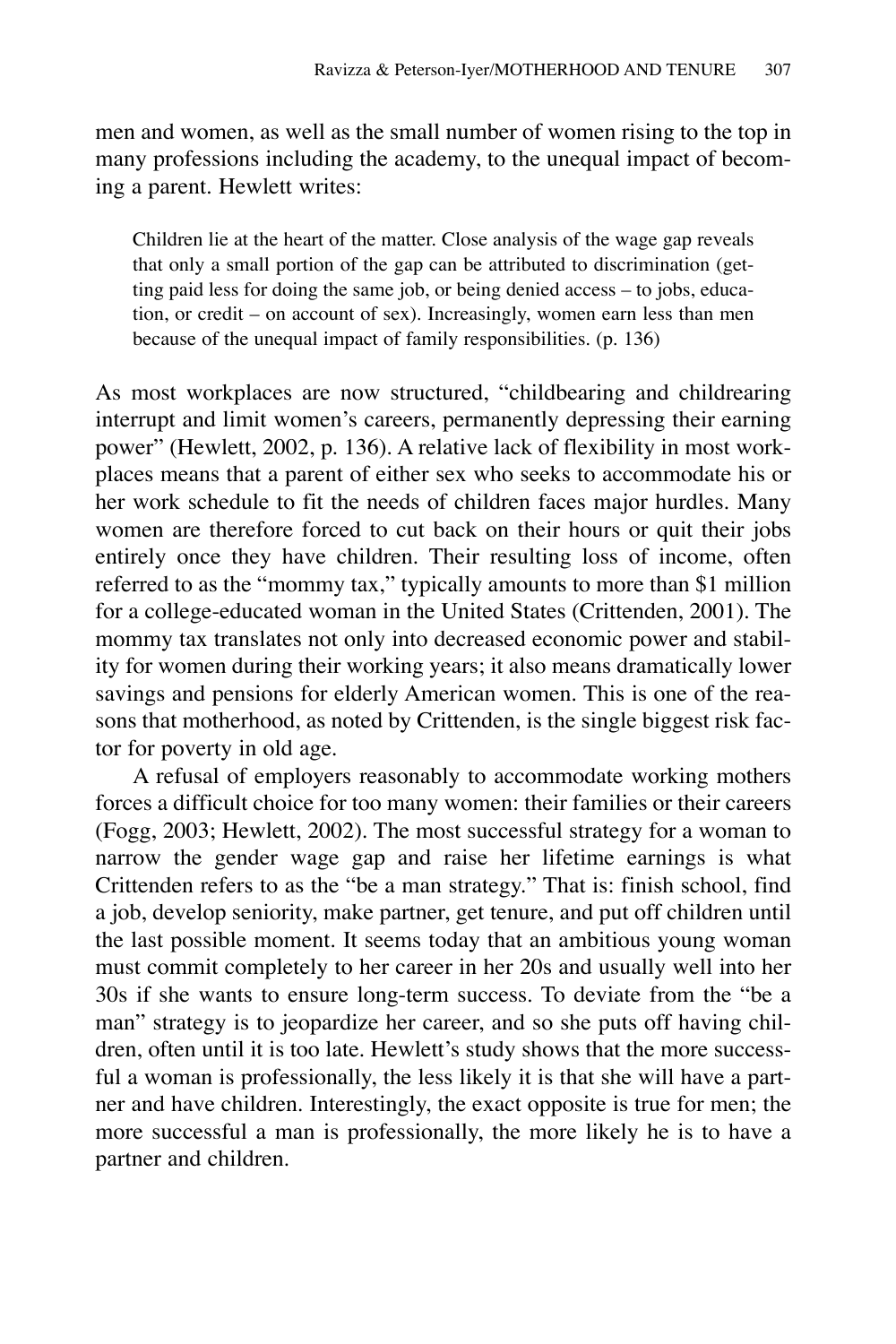## **THE ACADEMIC CONTEXT**

Unfortunately, it seems that colleges and universities – including Catholic ones – are doing little to ease this burden faced by working mothers in American society. In the academy, as elsewhere, women are paying a price for having children. As West, a law professor who works with the American Association of University Professors [AAUP], succinctly puts it: "Parenting is not a welcome event in the academy" (as cited in Cohen, 2002, p. 1). This message is made clear, in subtle and not so subtle ways, to those entering academia.

As Crittenden (2001) states: "In profession after profession, the accepted structures and conventions repel dedicated parents like a body repels a foreign object" (p. 35). Like the corporate establishment, academia shows little interest in changing its *modus operandi* to better support family life. Cohen (2002) explores the issue of motherhood within colleges and universities in a *New York Times* article entitled "The Baby Bias," writing:

It would seem that a university – with its ability to allow teachers to work from home, its paid sabbatical semester and its famously liberal thinking – would be an ideal place to balance career and family. But by all accounts, the intense competition, the long hours and the unspoken expectations of the academy's traditionally male culture make it really, really hard to have a baby and be a professor. (p. 1)

For this reason, as in many other professions, women often do not have children or postpone having children until after receiving tenure. Cohen (2002) notes, citing a study by the University of California at Berkeley, that only 38% of female, tenured humanities and social science professors in their 40s have children, compared with 61% of males; and it is 50% of women compared to 70% of tenured men in the sciences. But there can be wider and sometimes devastating implications for women who put off having children. Unfortunately, the biological clock and the tenure clock are usually ticking at the same time, since the average age for a female Ph.D. recipient is 34 and the probationary period for earning tenure is on average 7 years (Cohen, 2002). This means that by the time the average female professor is ready to go up for tenure, she is over 40, and confronting high infertility rates. The possibilities of women conceiving in their 40s, even with the help of artificial reproductive technologies, are slim. Sacrificing the possibility of having children seems like a hefty price to pay for tenure.

So why is it that women are discouraged – implicitly or explicitly – from having children if they seek success in the academy? As Cohen (2002) points out,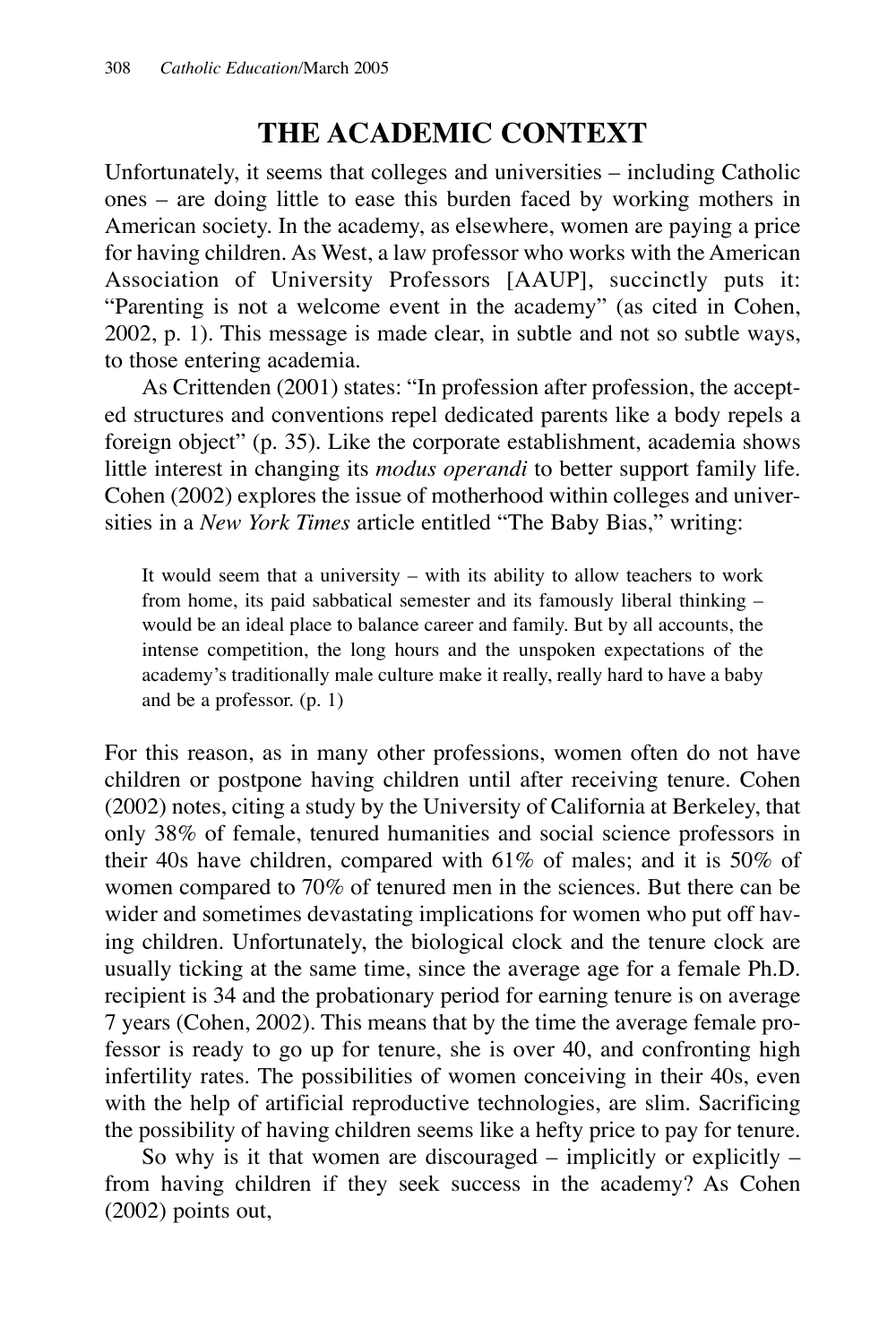The tenure system presents parents with several layers of challenges. Three criteria are reasonably objective: scholarship (measured by number [and quality] of publications) and teaching and service. Children can easily soak up enough time to put any of these in jeopardy. But tenure decisions also rely on a fourth criterion, collegiality – "a concept that is, almost by design, impossible to define," says Pamela Haig, a researcher with the legal advocacy fund of the American Association of University Women. (p. 1)

It is here, with the criterion of collegiality, that things can get especially sticky for parents with young children, particularly mothers. Cohen (2002) explains that, "collegiality means adhering to a mostly unspoken assortment of expected behaviors, and having babies is not on the list" (p. 1). The AAUP (1999) has argued that the development of the criterion of collegiality alongside the traditional criteria of scholarship, teaching, and service is "highly unfortunate" and "should be discouraged," because it too often turns out to be a pretext for tenure denial. An AAUP statement on collegiality points out that historically collegiality has "been associated with ensuring homogeneity, and hence with practices that exclude persons on the basis of their difference from the perceived norm" (AAUP, 1999, p. 1). If that norm includes childlessness or at least a commitment of countless hours to one's department, to the detriment of outside obligations, it is easy to see how parents of young children will fall short.

In 1996, The Foundation of the College and University Personnel Association (CUPA) and the Families and Work Institute jointly conducted a study to assess levels of support for family-friendly programs in colleges and universities in the U. S. and to profile best practices among institutions of higher education (Friedman, Rimsky, & Johnson, 1996). To our knowledge, this is the most comprehensive study of its kind to date. Some of the practices considered include: the existence of flextime; part-time work possibilities; benefits for part-time work; job sharing; family leave; child care centers on campus; child care referral; and sensitivity training about workfamily issues for faculty and administrators. The top 29 campuses were published in the report as playing a leadership role in family-friendly initiatives. Just 2 of those 29 are Catholic institutions: Fairfield University and the University of San Diego. The report also analyzes 15 model initiatives (i.e., creative and effective responses to the pressures of balancing work and family on campuses) and 4 organizational case studies that illustrate how a family-friendly agenda can be put in place at various kinds of institutions. None of the model initiatives or organizational cases studies is from a Catholic campus.

There are two noteworthy points about this study. First of all, researchers had a low response rate of 26%, which makes it difficult to make generalizations about the presence or lack of family-friendly policies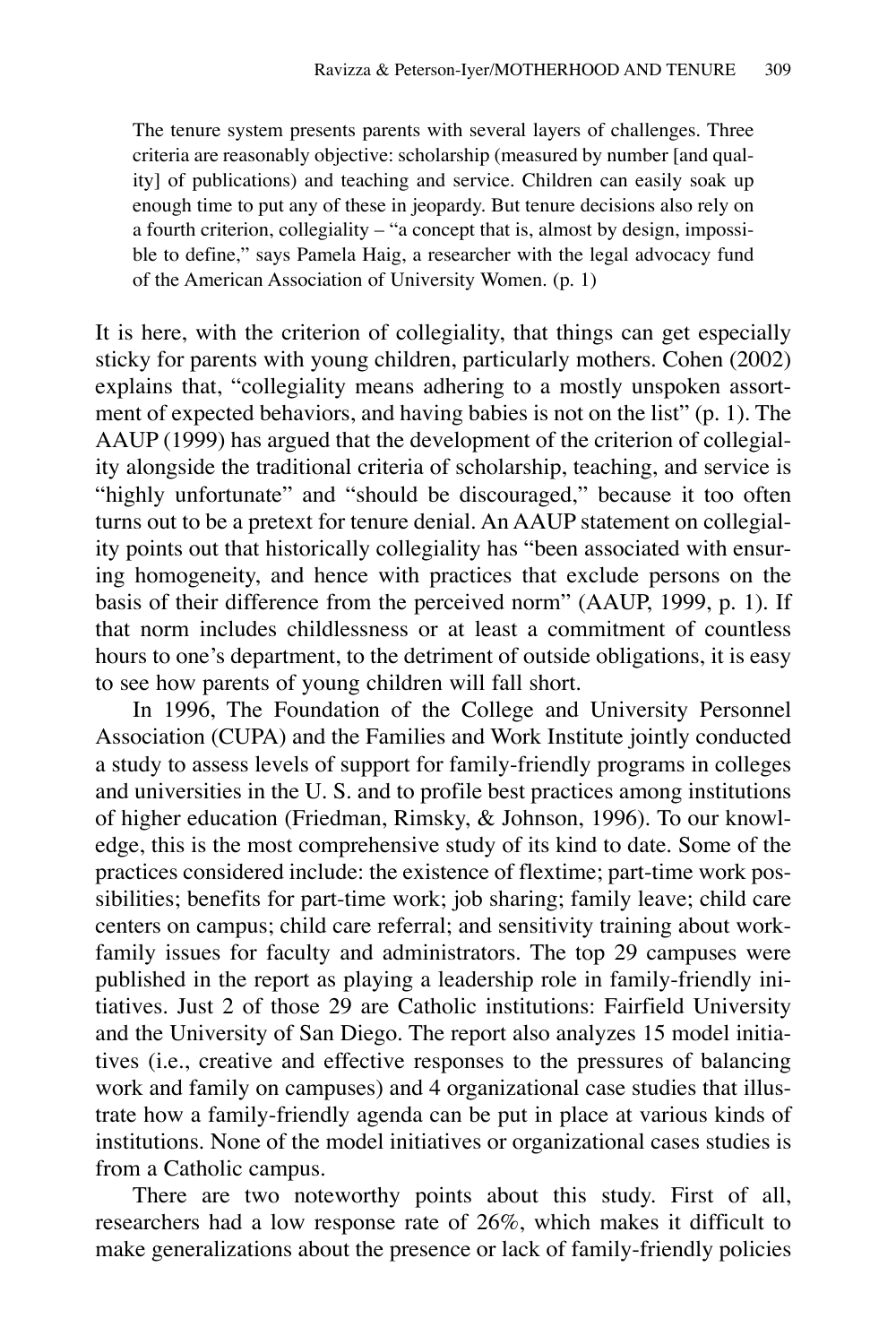on our country's campuses. The low response rate can be attributed to a number of factors, but researchers point out that it may well indicate "a generally low level of activity focused on work-family concerns" (Friedman et al., 1996, p. 10). That is, perhaps the majority of institutions did not respond because they "have no story to tell" (p. 21).

Secondly, it is telling that only 2 of the top 29 campuses recognized for their family-friendly practices are Catholic. There is nothing in the study to indicate that Catholic schools are progressive in pushing family-friendly agenda on their campuses. In fact, of the 94 designated "leadership schools" – recognized for having on average 30 policies or programs that enable employees to balance work and family – only 13% are religiously affiliated, while 38% of "non-leadership schools" are religiously affiliated. It is difficult to draw conclusions regarding the presence of family-friendly initiatives on Catholic campuses because, to our knowledge, no comprehensive study has been done. Yet this study shows that "family-friendly institutions are significantly more likely to be public institutions" (Friedman et al., 1996, p. 27). Arguably, the opposite should be the case.

## **WHY SYSTEMIC CHANGES? A THEOLOGICAL ARGUMENT**

So it seems for women in academia who want or have children, the situation is far from equitable, even on Catholic campuses. One intention of this paper is to influence any nationwide conversation that may be ongoing; Catholic universities ought to be talking about how they can better support women and families rather than whether or not they should hire women of childbearing years.

We acknowledge the resistance such policies will face: some argue that the system is fine just as it is. The logic is as follows: if women choose to have children, they must deal with the consequences rather than expecting systemic changes on their behalf. Indeed, when the *Chronicle of Higher Education* had an online discussion a few years ago about changes that could be made at colleges and universities to better accommodate working parents, "many respondents were ferociously against special rights for moms (one labeled them prima donnas)" (Cohen, 2002, p. 2). Another respondent, a female professor at Rice University, claimed to be tired of "children and breeders" getting all the time and consideration (Cohen, 2002). Such a reaction to the movement to establish family-friendly policies is not limited to academia; it occurs in professions across the board. Changes to accommodate working mothers will surely be met with resistance by some in our academic communities, since such changes can be viewed as unfairly penalizing those who do not, for whatever reason, have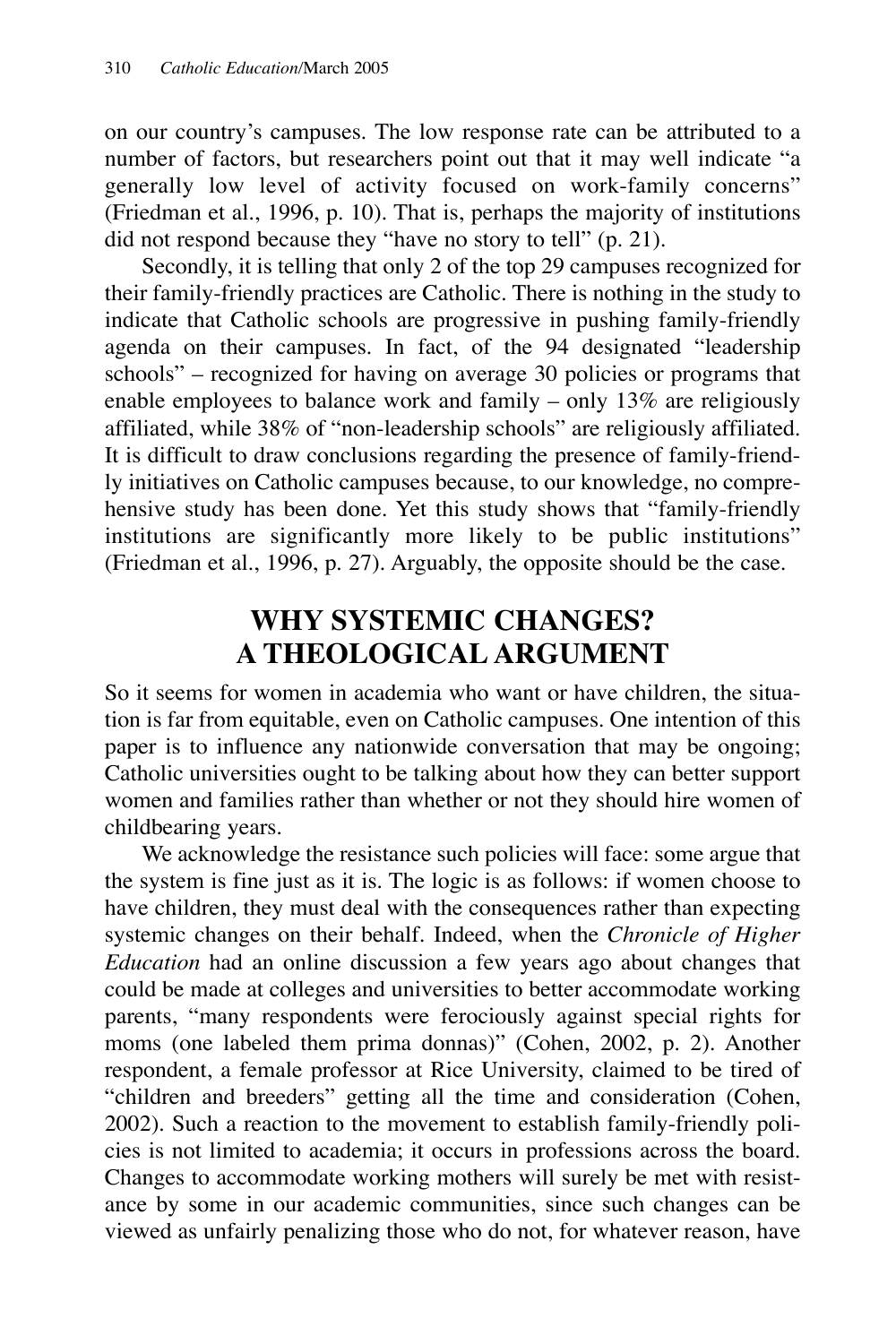children to care for. According to this view, those unencumbered by children will be unfairly held to different standards and will be left to pick up the slack of colleagues with children. From this perspective, it is the perceived special privileges for parents that are not just. Indeed, how proposed changes may affect academic colleagues is an important consideration, and reservations about such changes must be taken into account in discussions about possible changes.

At the same time, we should remember that, as Hewlett (2002) argues, "when a woman has a child, she is not indulging in an expensive hobby; rather she is taking on an awesome responsibility that has serious societal significance" (p. 308). In the United States, a prevalent culture of individualism seems to prevent us from acknowledging that the choice of caring for children is anything but a purely individual one. Often the many sacrifices that women must make for the sake of having children – for example, their career ambitions or their financial security – are justified with the argument that having children and attending to their needs are matters of personal choice. As columnist Goodman (2001) writes, "The world or at least the workplace continues to regard children as a personal lifestyle choice, as if women had decided to take up sky-diving or dog breeding. You had 'em, you take care of 'em" (p. A21).

And yet this approach ignores the social dimensions of the issue, as described above. Women disproportionately pay a price, socially and economically, when they become parents because of prevalent patterns of child-rearing practices and an unwillingness of employers reasonably to accommodate working mothers. The "it's an individual choice" view also ignores the fact that all of society benefits from the unpaid labor of women as they work many hours, days, years to raise healthy, well-adjusted children who will become productive citizens. As Crittenden (2001) argues, it is no longer adequate to frame the marginalization of mothers in the workplace as a matter of individual choice or as part of life's inevitable compromises. The marginalization of mothers in the workplace is a social problem, and one for which employers must take at least partial responsibility.

An examination of the Catholic social tradition can help us move beyond individualistic thinking on these matters, helping us put them in social and theological perspective. From a Catholic point of view, the "it's a hobby" view of children is not only inaccurate, but morally dangerous. Indeed, the significance of the family – and parental commitment to it – cannot be underestimated. Family is understood within the Catholic tradition to be domestic church; that is, the family is the primary community in which children are educated in Christian values and practices which in turn bear fruit in the wider community. Clearly put by Pope Paul VI (1992) in *Evangelii Nuntiandi:*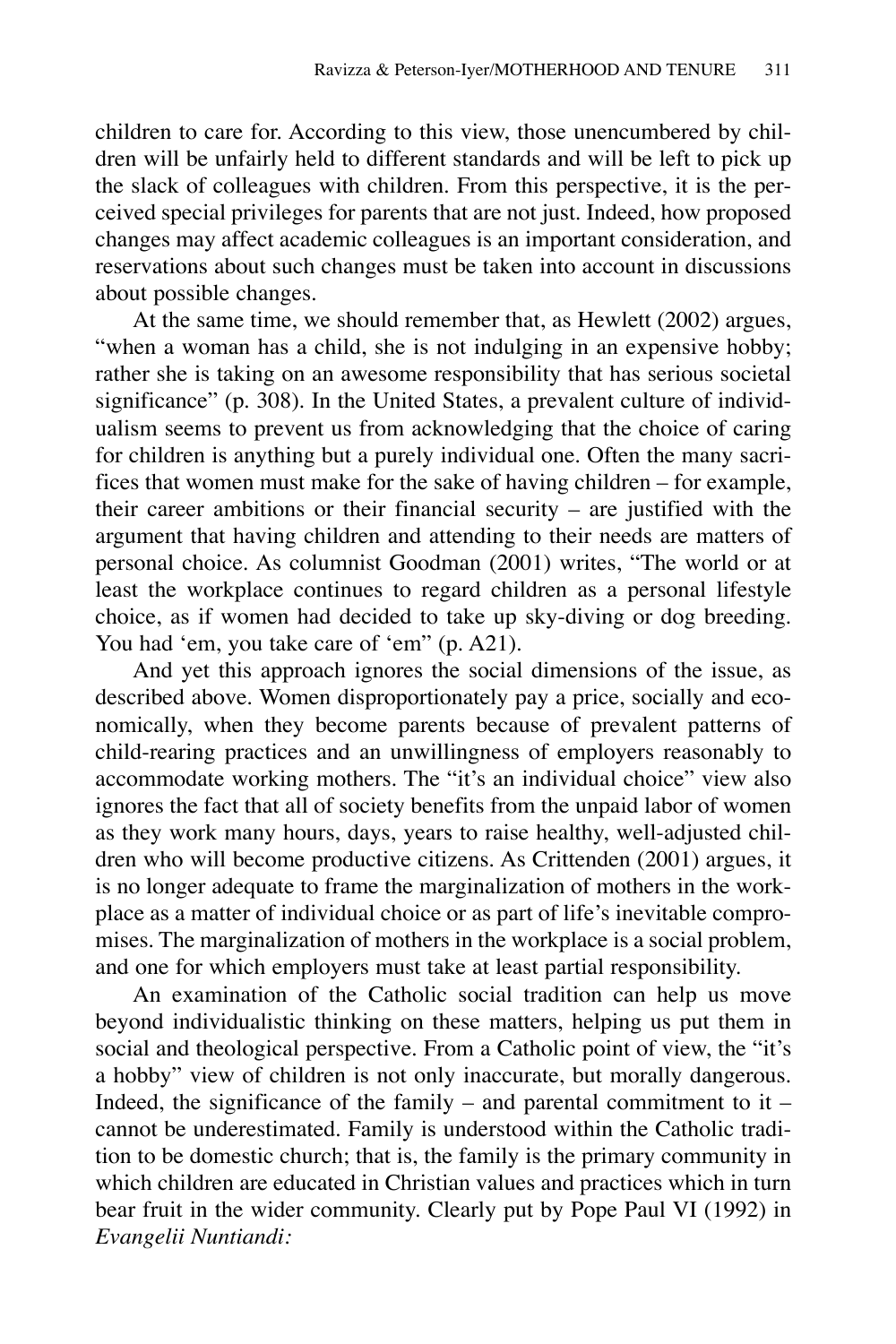The family that is aware of its mission as "domestic church" is a family in which all members evangelize and are evangelized. The parents not only communicate the Gospel to their children, but from their children they can themselves receive the same Gospel as deeply lived by them…. As such a family becomes the evangelizer of many other families and of the neighborhood of which it forms a part. (para. 71)

Ideally, Christian spouses, inspired by the Spirit of Christ, build a home in which faith, hope and love are abundant and thereby "contribute jointly to the glory of God" (Vatican Council II, 1992, para. 48). Parents lead the way by example and family prayer so that "children and indeed everyone gathered around the family hearth will find a readier path to human maturity, salvation, and holiness" (Vatican Council II, 1992, para. 48). The family, simply put, is a kind of school of deeper humanity in which parents are the primary teachers (Vatican Council II, 1992).

Christian parents have a mandate to recognize children as gifts from God, not hobbies, and to treat children with the care and dignity they deserve as vulnerable persons made in God's image. Parents, then, have a vital responsibility to maintain a healthy marriage and family, since the well-being of the individual person and even society itself is recognized to be "intimately linked with the condition of the community of the family" (Vatican Council II, 1992, para. 47). It is for this reason that parenthood has long been considered within the Catholic tradition to be a "lofty calling."

Yet it has traditionally been the vocation of motherhood that has been highlighted and expounded upon in theological treatises and in daily conversation. Motherhood has long been held up as the finest vocation for women in the Christian tradition. To bear and educate children, to sacrifice and care for them – this was, and often still is, extolled as a woman's worthiest role. Pope John Paul II (1988), in his apostolic letter *Mulieris Dignitatem*, claims that God entrusts the human being to women in a special way. "Of course," he argues, "God entrusts every human being to each and every other human being. But this entrusting concerns women in a special way – precisely by reason of their femininity – and this in a particular way determines their vocation" (para. 30). The privileged status of the vocation of motherhood that the above quote indicates is rooted in a theology of complementarity that has rightly been the subject of much feminist critique. The logic of the theology of complementarity is as follows: men and women are psychologically and physically different and therefore must assume separate but complementary roles in the social order.

The Catholic tradition has long relied on this kind of theology, and Pope John Paul II continues to utilize it in his own work. For example, in *Mulieris Dignitatem*, the Pope's reflections center on two "dimensions of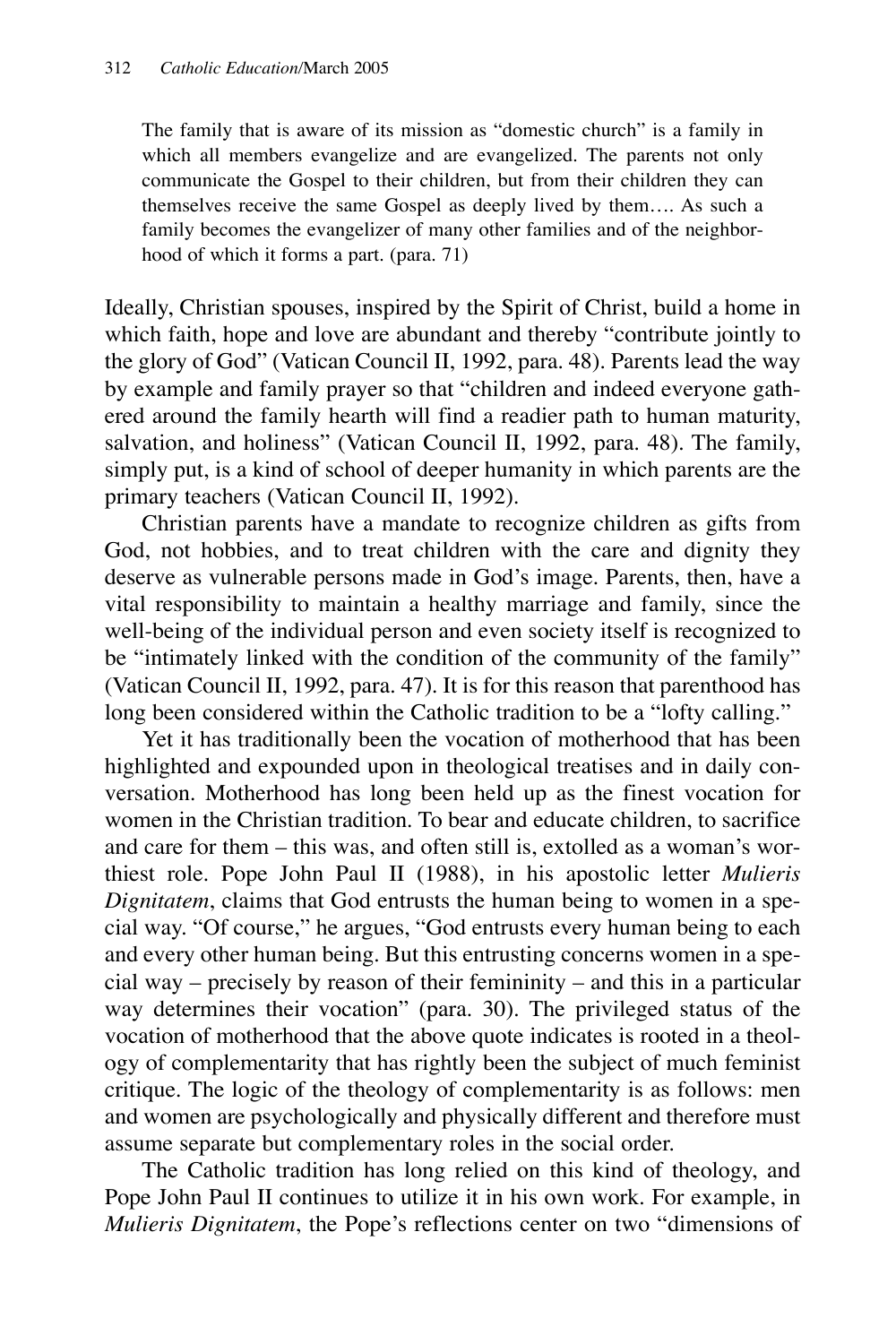the female vocation," that are exemplified in the Mother of Jesus: that of motherhood and that of virginity (1988). In the vocation of motherhood, a woman offers herself as self-gift to her spouse, who in turn offers himself and treats her with dignity and respect. The mutual giving of man and woman in marriage opens itself up to the gift of new life, a child (John Paul II, 1988). The path of virginity is offered as an alternative method of realizing womanhood, whereby a virgin dedicates her life to God as a bride of Christ, fostering her "naturally spousal predisposition of the feminine personality" (John Paul II, 1988, para. 20).

Furthermore, in Pope John Paul II's 1995 *Letter to Women*, he argues that men and women are created for different ends and vocations due to the fact that "womanhood and manhood are complementary not only from the physical and psychological points of view, but also from the ontological" (para. 7). In this letter, the Pope asks women to reflect on their particular "feminine genius," so that this genius may be more fully expressed in the life of the Church and society as a whole. What feminists object to here is primarily the attempt to define "womanhood" in a static way and the link that seems to be made between created, biological differences and different (and limited) social roles and vocations distinctive to gender. In traditional Catholic social teaching, we see that motherhood, wifehood, and homemaker are the proper manifestations of womanhood according to the natural law. Although this interpretation is slowly changing – indeed the Pope praises the many ways that women are contributing to society as workers in the public realm – it remains a problematic consequence of this kind of theology.

Parenthood, especially motherhood, is recognized within the Catholic tradition as a supremely important vocation. So important, in fact, that men and women within marriage are to be open to the creation of new life in each and every act of sexual intercourse. As John Paul II (1992) notes in *Centimus Annus*, children are not "one of the many 'things' which an individual can have or not have, according to taste, and which compete with other possibilities" (para. 39). Rather, the family is the sanctuary of life; it is the "heart of the culture of life" in which life is welcomed and protected against the many attacks it is exposed to in our culture of death (John Paul II, 1992, para. 39). Children, then, are to be welcomed, protected, nurtured, whenever they may come into the family and should not be viewed as competing with other possibilities that spouses may have in mind for their lives.

Yet while condemning artificial birth control and promoting motherhood as the highest expression of feminine genius, the Pope does not seem adequately to deal with the fact that motherhood in the vast majority of cases results de facto in women having less access to social and material goods. It is our contention that, in the lives of real women, motherhood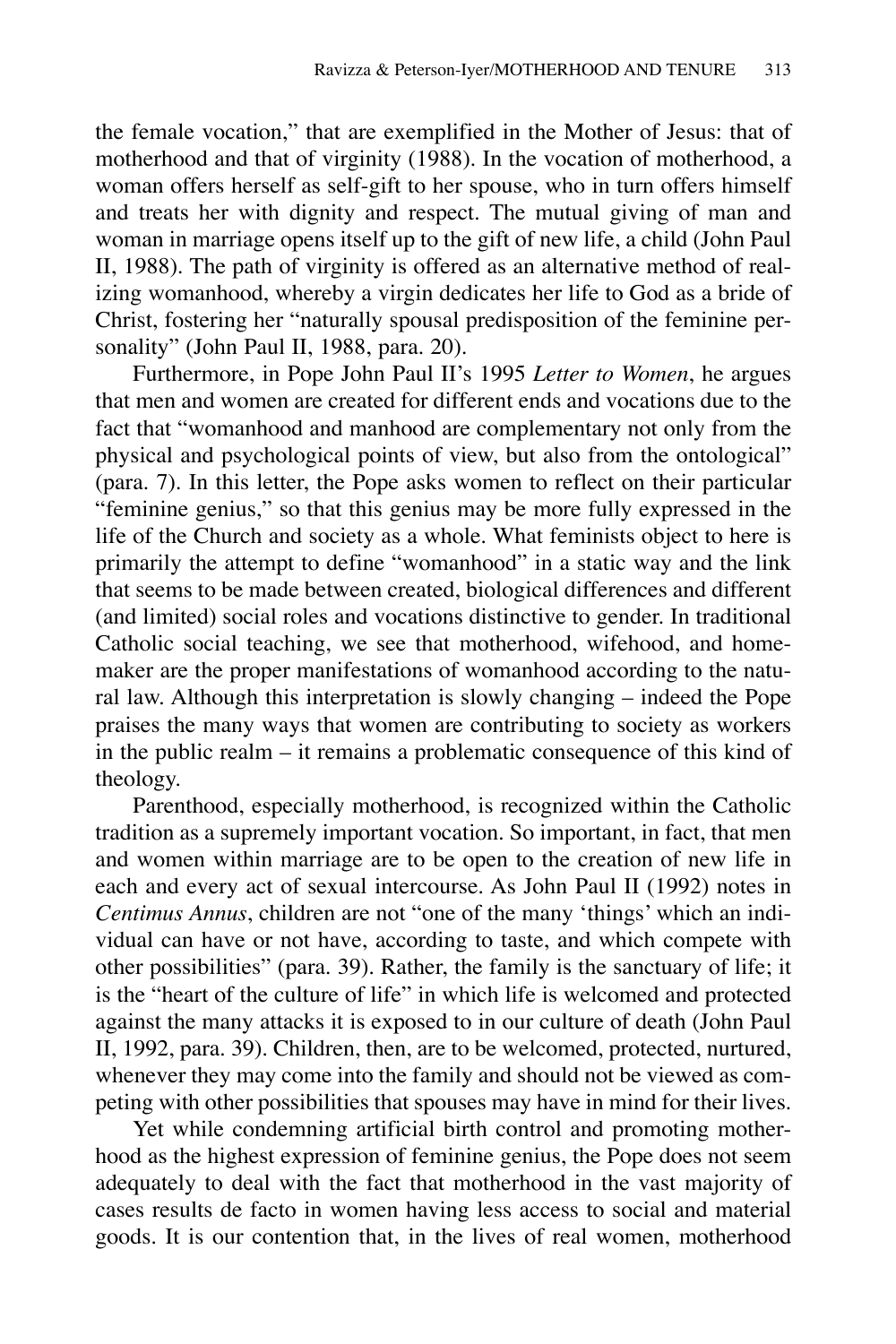does compete with other possibilities, possibilities that can substantially advance women's well-being. Indeed, the National Conference of Catholic Bishops (1986), in their landmark document *Economic Justice for All*, recognize that many mothers, especially poor and/or single mothers, face particularly challenging socioeconomic hurdles, and that the health and wellbeing of families in general may be compromised by the way U.S. economic life is structured. There the bishops acknowledge that "great stresses are created in family life by the way work is organized and scheduled," (para. 85) and they go on to urge:

Economic and social policies as well as the organization of the work world should be continually evaluated in light of their impact on the strength and stability of family life. The long-range future of this nation is intimately linked with the well-being of families, for the family is the most basic form of human community. Efficiency and competition in the marketplace must be moderated by *greater concern for the way work schedules and compensation support or threaten the bonds between spouses and between parents and children* [italics added]. (para. 93)

It is clear that the internal flourishing of families is deeply connected to the promotion of social justice in a more public sense. Not just individuals, or even individual families, but rather social institutions must be designed to promote the well-being of mothers; in doing so, they will in fact be promoting the well-being of all individuals – women, men, and children – and of the families in which they live.

In summary, Catholic social teaching clearly recognizes the importance of the family as the basic unit of society and as domestic church. It also upholds the vocation of parenthood, particularly motherhood, and highlights the essential roles that parents play in ensuring familial flourishing. What has not been sufficiently dealt with, and what demands attention, is the fact that women are too often put at an economic and social disadvantage as mothers because they are not adequately supported within their communities. Social institutions are morally obligated to find ways to better support mothers (and families in general) as a matter of justice. Moreover, Catholic institutions surely carry a special burden of responsibility here, guided as they are by Catholic social teaching and driven by a commitment to human well-being and the common good.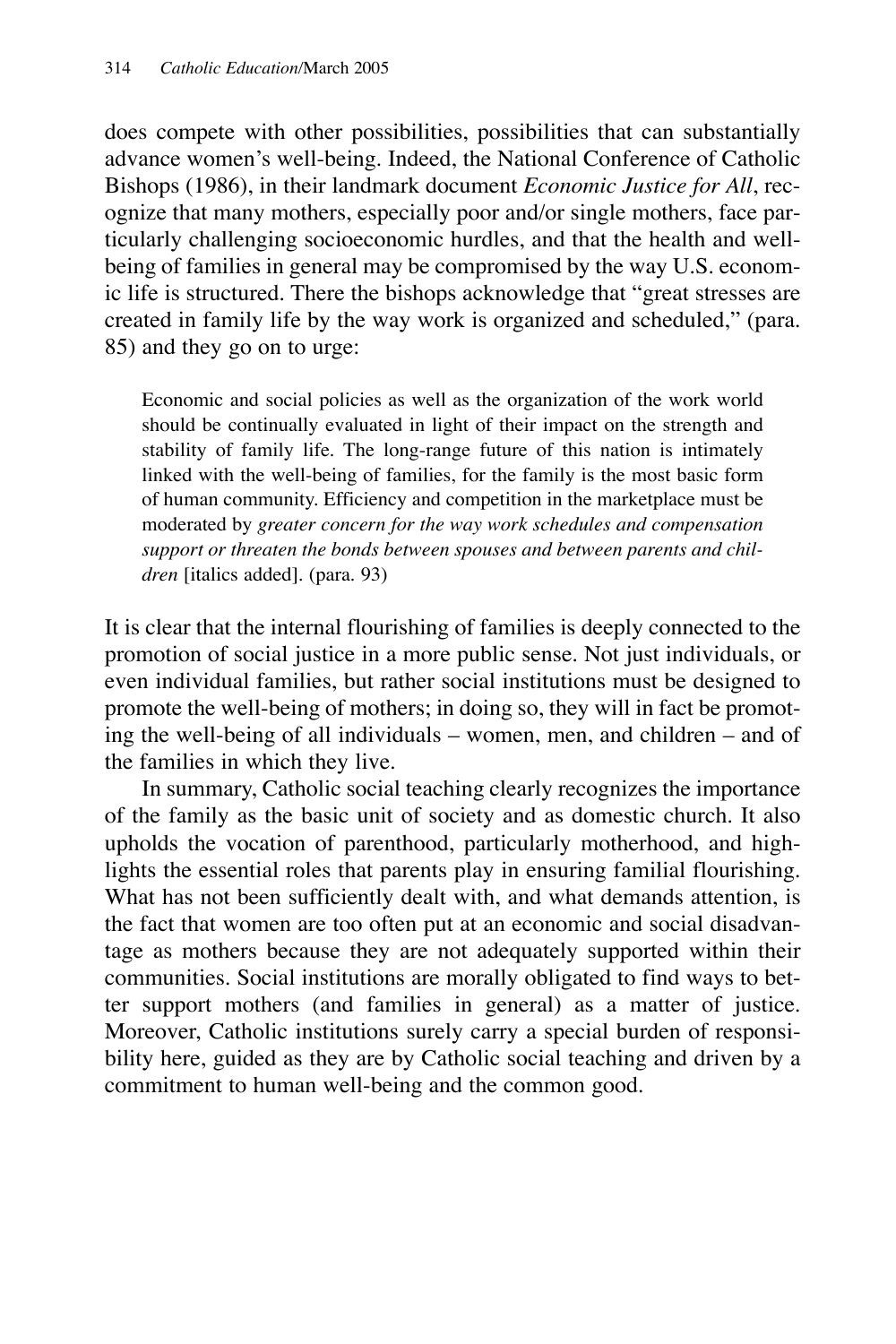## **HOW CATHOLIC COLLEGES AND UNIVERSITIES CAN BETTER SUPPORT MOTHERS WITH YOUNG CHILDREN**

The Catholic tradition argues that Christians and all men and women who hold the community of the family in high esteem should "sincerely rejoice in the ways by which [persons] today find help in fostering this community of love and perfecting its life, and by which spouses and parents are assisted in their lofty calling" (Vatican Council II, 1992, para. 47). Indeed, there are systemic changes that Catholic institutions of higher education can make which can serve to assist parents in their "lofty calling" and thereby promote the equality of women and foster the family. Such familyfriendly changes are slowly taking root in colleges across the country; arguably, colleges grounded in the Catholic tradition ought to be at the forefront of implementing these changes. The tradition's pro-women and pro-family rhetoric seems to demand such policies.

We put forth the following changes as first steps (or additional steps) that Catholic colleges and universities may take on behalf of women and families. It is important to recognize here that "transforming the academic workplace into one that supports family life requires substantial changes in policy and, more significantly, changes in academic culture" (AAUP, 2001, p. 2). Changes in policy without corresponding changes in culture will have no real long-term effects for women in academia. We acknowledge that the following are not the only changes that can or should be made, and we offer them here for critique and discussion.

A final caveat: it goes without saying that institutions with larger operating budgets will likely be able to offer more generous policies. However, while cost is often cited as a barrier to implementing family-friendly initiatives, "there are initiatives that higher education institutions can pursue that are inexpensive and very desirable to employees"; moreover, smaller and less affluent institutions are often able to overcome resource limitations by having human resource managers who know the needs of their employees and who think creatively (Friedman et al., 1996, p. 59). Minimally, we should agree that financial cost alone should not be a conversation-stopper for institutions who desire to implement more family-friendly policies.

### **1. Paid maternity and paternity leave should be guaranteed for men and women alike in academic settings. Moreover, such leave should not count against women and men when they face tenure decisions.**

Paid maternity and paternity leave allows parents the time to properly nurture young children without jeopardizing their careers. This, along with other pro-family policies, is an effective way to combat the "mommy tax,"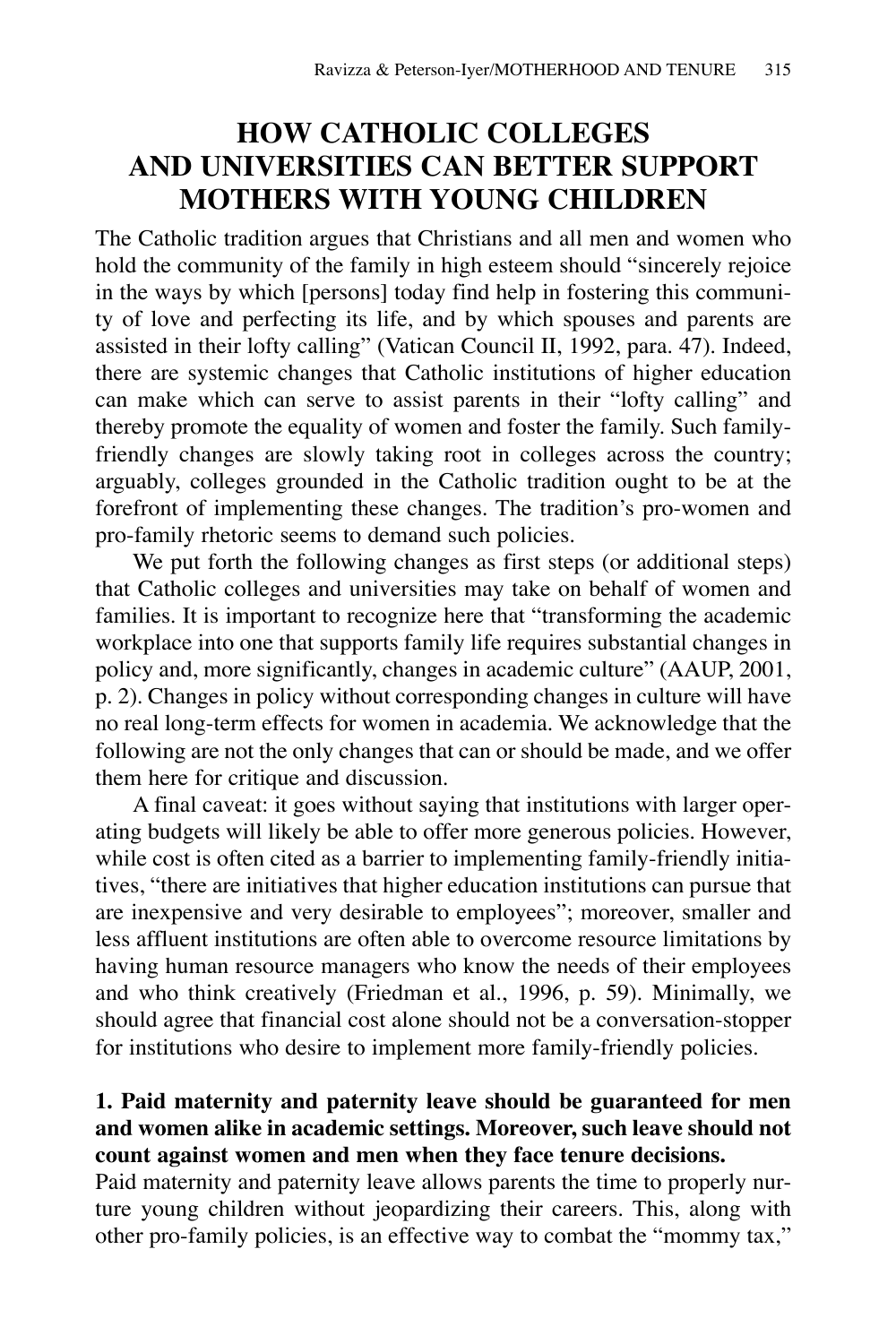as it enables women "to maintain a continuous employment history through their childbearing years, which has an extremely positive effect on earnings" (Hewlett, 2002, p. 145). Currently, federal law requires colleges and universities to provide the same disability benefits for pregnancy and childbirth as are provided for other physical disabilities. Hence, women professors are entitled to paid pregnancy leaves if they are entitled to paid disability leaves in their benefits packages. Such leaves are routinely 6 to 8 weeks. The AAUP (2001), however, recommends that all colleges and universities offer paid disability leaves for pregnancy (p. 3).

As of today, institutions of higher education are required by the 1993 Family and Medical Leave Act (FMLA) at least to guarantee a woman or man unpaid leave, up to 12 weeks within a 12-month period, for care of a newborn or newly adopted infant, or for care of children, spouses or parents who are seriously ill. (The majority of institutions, whether public or private, make no allowances beyond what is demanded by the FMLA [Cohen, 2002].) Cohen (2002) points out that "in academia, the 12-week leave is awkward, as it usually requires canceling classes for the entire semester, saddling a professor with as much as half a year away from work, unpaid" (p. 2). For many, such leaves are thus economically prohibitive, as professors do not make a great deal of money in the first place – particularly non-tenured professors. Further, there are other reasons why women opt out of extended maternity leave, unpaid or otherwise. An interesting editorial appeared in the *Boston Globe* in March 1999, written by Fraumeni, a professor of economics at Northeastern University. In it, the author refers to a study done at Northeastern which examined the retention rates of male and female faculty and the effect of taking maternity leave on a woman's chances for tenure. Fraumeni writes:

The [FMLA] gives workers the right to family and medical leaves, including maternity leaves. One question the study asked was: What is the impact on our careers of taking such a leave? Looking at tenure rates of female assistant professors from 1994-97 revealed a striking difference: Tenure was granted to 73 percent of the women who did not take a maternity leave but denied to everyone that did. The message to women at Northeastern is clear: Don't have children before you have tenure. (1999, p. A12)

Admittedly, there may be other factors that contributed to the results in this particular study, but they nonetheless should give us pause. It is not enough to have so-called family-friendly policies in place – such as automatic paid maternity leave following the birth of a new child – if they lack a just follow through in other structures of the institution and thereby negatively impact those who make use of them.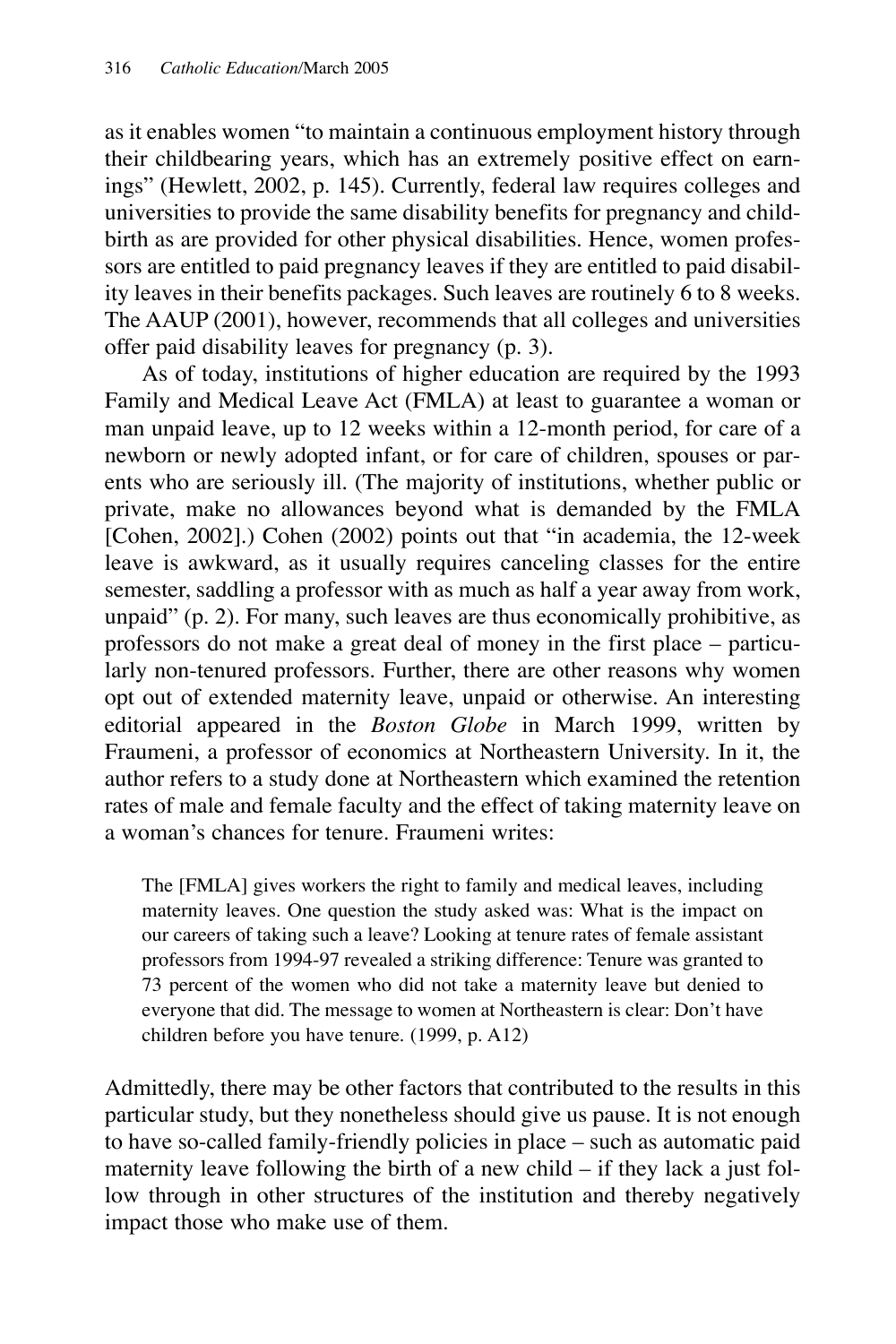Along these same lines, one 1999 study on the implementation of the FMLA in Pennsylvania's colleges and universities concludes that, "while this policy might help prevent overt discrimination against women who decide to be mothers as well as educators and researchers, we [the researchers] suspect that more subtle forms of discrimination are reflected in hiring practices...and tenure and promotion decisions" (Bressler & Kelly, 1999, p. 10). The researchers cite one example from their survey which vividly illustrates such subtle discrimination: an administrator expressed frank reluctance to hire "'young, married female faculty' because their potential as childbearers would disrupt the entire academic community" (Bressler & Kelly, 1999, p. 9; Norrell & Norrell, 1996). Drawing on another study, the researchers conclude simply that "some institutions solve the problem of dealing with requests for maternity and early childcare leaves by not hiring women who are more likely to make these requests" (Bressler & Kelly, 1999, p. 9).

It is clear, then, that two things must be addressed: (a) the limitations of various maternity leave policies that are now in place at colleges and universities; and (b) the existence and perpetuation of an academic culture that is not welcoming to children. It seems that implementing a policy that ensures paid maternity (and paternity) leave for new parents is a basic way to foster work/family balance in the earliest stages of a child's life and could effectively counteract the "mommy tax." However, it is illogical to have a policy in place which is meant to support families and then to penalize persons who take advantage of such a policy. Changes in academic culture must occur simultaneously.

## **2. Colleges and universities should offer more flexibility in the workweek and should explore reductions or reorganization of new parent workloads.**

Greenspan, expert on the emotional and intellectual development of infants and young children, argues that children need a great deal of nurturance from their parents, particularly in their first 3 years, in order to flourish (Greenspan & Salmon, 2001). Greenspan points out that many children are simply not getting the focused attention they need in our society because parents are not spending enough time with their children, often due to the demands of work outside the home. In order to reverse this trend, Greenspan suggests that parents make children their top priority and view them as the equal responsibility of both parents, which does not necessarily mean that one or both parents need stop working. To counteract the pull of work and the resulting time bind so many face, Greenspan proposes what he calls the "four-thirds solution" in which both parents work twothirds time in a variety of different forms in order to spend adequate, qual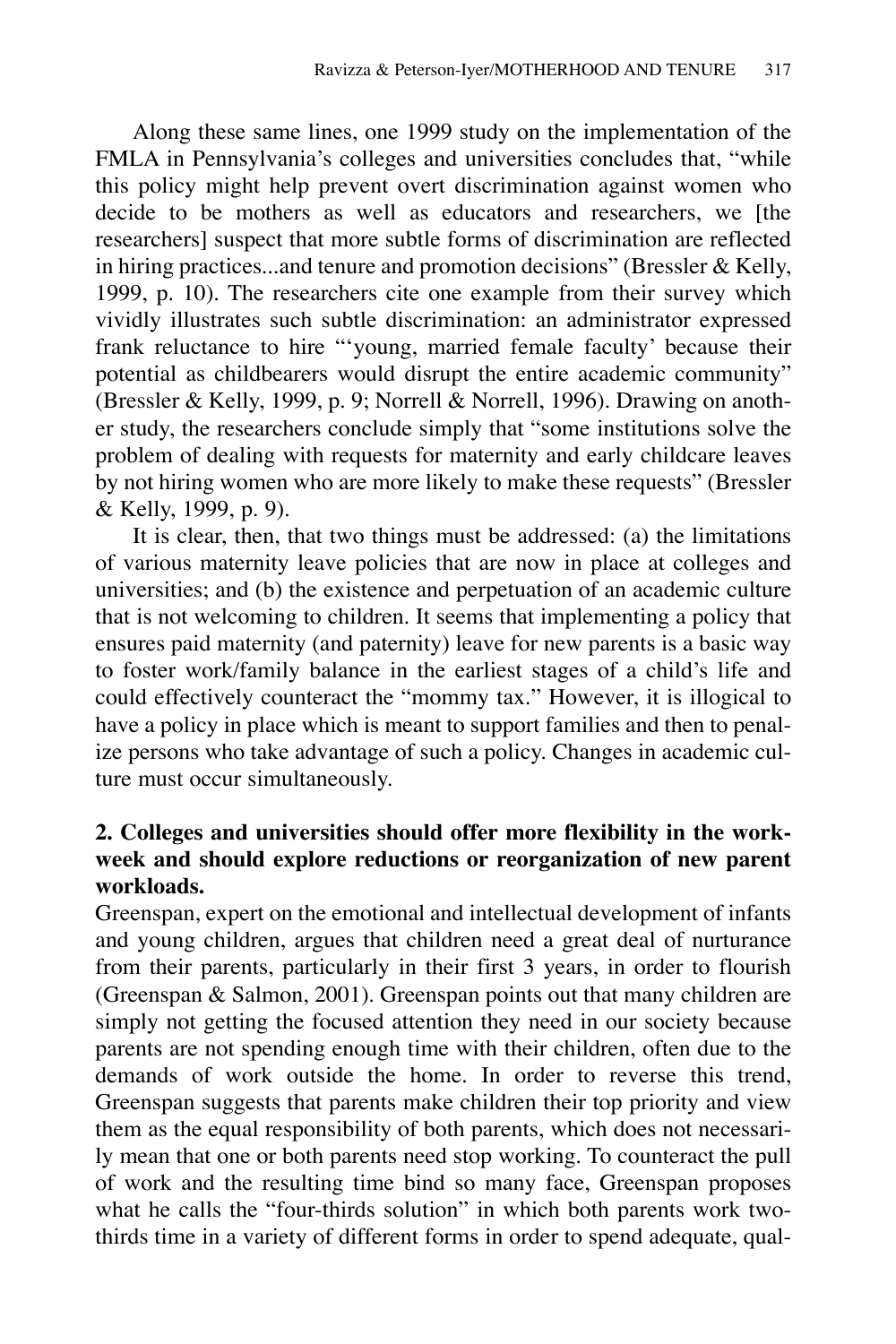ity time with their children. If each parent works only two-thirds of the time, instead of full-time, a child could receive care from his or her own parents for two-thirds of the workweek. Greenspan explicitly uses the term the "four-thirds solution" as a metaphor for many different arrangements which may achieve the same objective – making children a priority. Some use the language of a 60-hour workweek for dual-income families, which may be an easier way to envision how a model can work (Browning, Miller-McLemore, Couture, Lyon, & Franklin, 2000). Parents may combine a 40 hour a week job with a 20 hour a week job, or both parents may work 30 hours a week.

Some have argued that there is nothing intrinsically better about a 60 hour workweek (40-20 or 30-30 split) than a 40-0 split, provided the partner who does not work outside the home receives adequate financial security and as long as both spouses spend adequate time with children (Miles, 2003). We will not settle this debate here, but it is our belief, given the unhappy history and social trends described above, that the 40-0 split (or more often the 50- or 60-0 split) is a dangerous proposition for many women, although admittedly this is not necessarily the case. Our concern is to seek alternatives that allow women (and men) to work in more flexible arrangements so that family life is not shortchanged and yet women are not discouraged from paid work.

A combined 60-hour workweek allows for the proper nurturance of children and contributes to mutuality in parenting; it serves mothers and fathers insofar as it allows for better (and ideally equal) access to the responsibilities and privileges of both the public and private realms. One need not be steeped in feminist theory to see how that is good for women. It also provides more time for spouses to spend with one another, building their relationship, which is the central relationship of the family. Similarly, children and parents can benefit tremendously from more time spent together – reading stories, playing games, kissing and hugging, talking to one another. Children and parents alike long for more of this kind of pure presence.

Furthermore, the 60-hour workweek or the "four-thirds solution" can contribute to a Christian family's wider commitment to the common good. Modern theologians who write on the Christian family caution us to remember that the Christian family is not insular but is obligated to reach out to the poor in wider society; Christians must be committed to a common good beyond the boundaries of the nuclear family (Cahill, 2000; Rubio, 2002). But let us be honest: dual career parents who are each working full-time have little spare time to be making adequate connections in the wider community which concretely live out a familial commitment to mercy and justice. Parents who are overworked tend to spend the weekends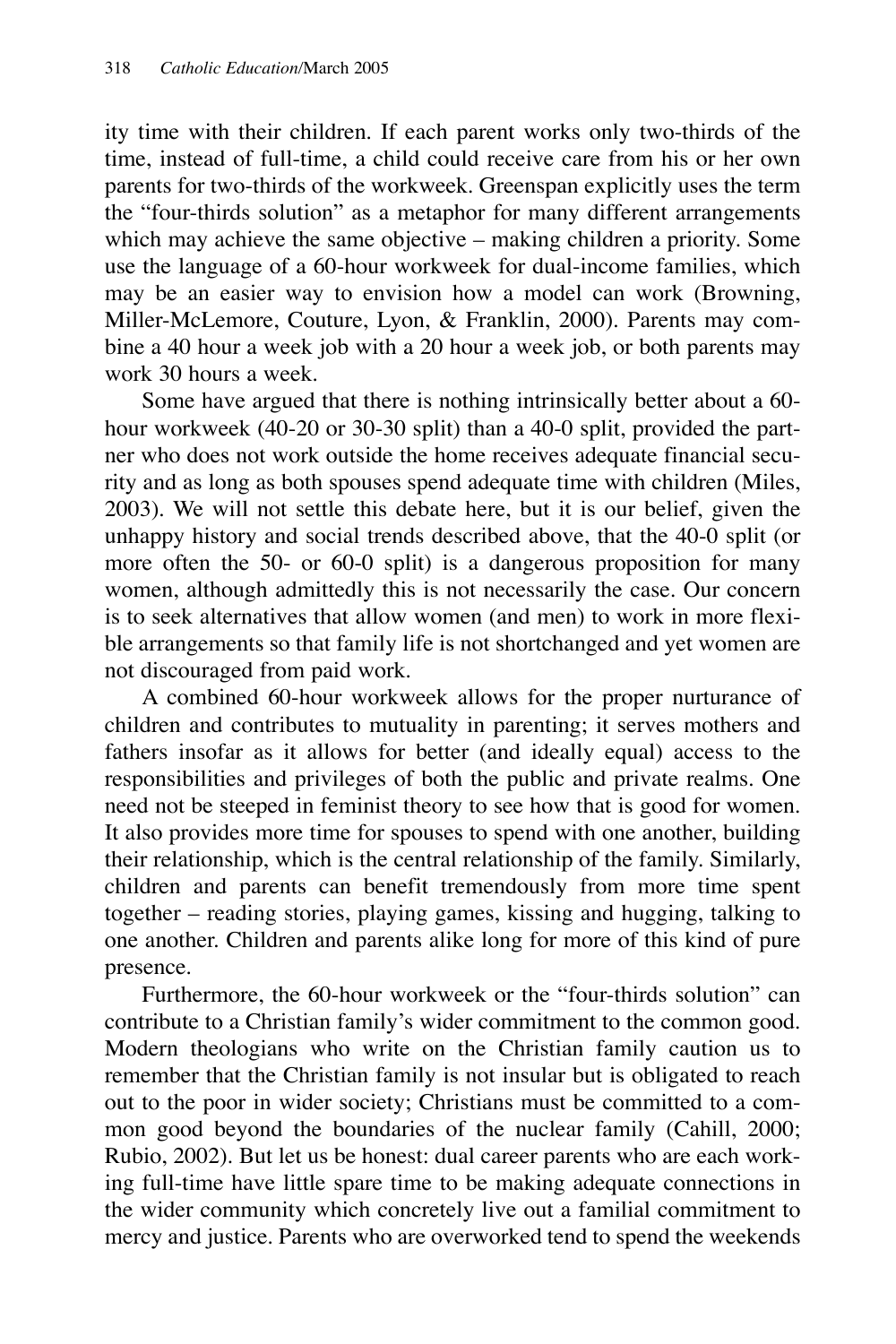playing catch-up – finally attending to the many chores which accumulate over the course of the week. It is clear to see how a lighter workweek for each spouse can help a family open itself up to the wider community.

Employers need to be willing to offer their employees these alternative schedules, so that families may create the combinations that meet their specific needs. Using models like the "four-thirds solution" or a 60-hour combined workweek as a goal may help us to reestablish priorities and find concrete ways to enable women to better balance work and family.

Men and women who are scholar-teachers working in colleges and universities already have an advantage in terms of flexibility in the workweek over parents who are working strictly 9 to 5, or, very often, 8 to 6 jobs. Faculty members can generally determine their own schedules with some flexibility – scheduling classes, meetings, and office hours in a way that does not conflict with responsibilities for their children, such as picking them up from school, or taking them to the occasional medical or dental appointment. Colleagues who are sensitive to the needs of parents and who are willing to accommodate their sometimes hectic schedules provide much-needed support for those struggling to balance work and family.

Still, the traditional academic environment places enormous time demands on scholar-teachers, and the often unclear boundaries between work and family life can impose tremendous burdens on young families. There is certainly more that colleges and universities can do in this regard. A standard teaching reduction policy for new mothers and fathers, including adoptive parents, is one possibility. Some institutions of higher education have created modified duty policies to allow faculty members to be relieved of some teaching or service obligations "while remaining in active service status," enabling them to continue research or other obligations at full pay (AAUP, 2001, p. 4). One example of such a modified-duties policy exists within the University of California system, allowing faculty

partial or full relief from teaching for one quarter (or semester) if the faculty member has "substantial responsibility" for care of a newborn or newly adopted child under the age of 5. This period of modified duties is not considered a leave, and the faculty member receives full pay. (AAUP, 2001, p. 4)

Other institutions offer reduced semester or year long teaching loads for childcare, with proportionate reductions in pay (AAUP, 2001). Policies like these could ease the time bind many mothers and fathers face when they have young children. The AAUP (2001) recommends that colleges and universities offer the possibility of reduced load appointments for full-time faculty members, regardless of tenure status, and encourages institutions to "explore the possibility of adopting policies providing for short-term peri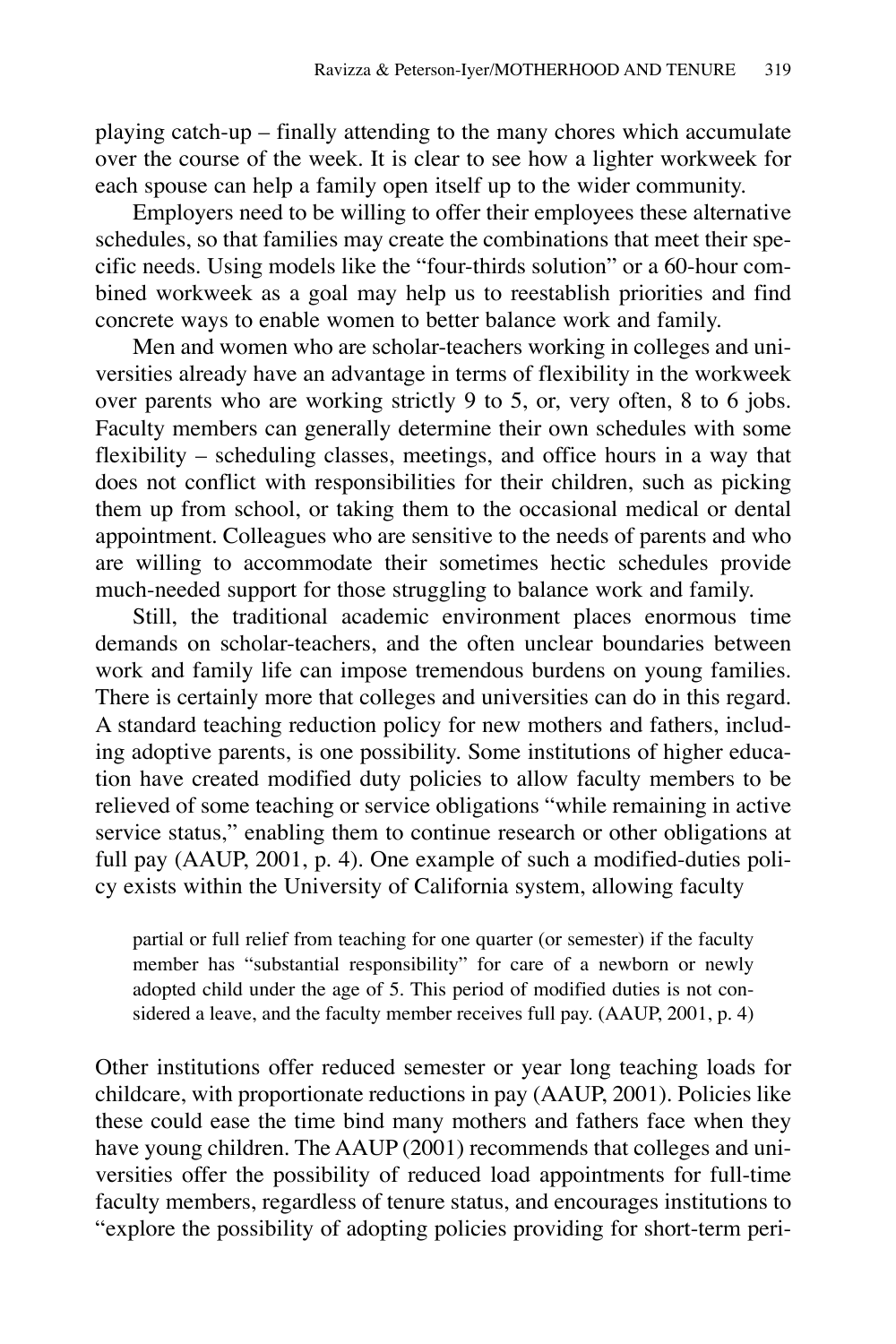ods of modified duties at full pay for family responsibilities" (p. 4).

Another possibility which may ease the burden on busy parents is job sharing or splitting positions. Why cannot two colleagues share one fulltime position or a one and a half time position if each has commitments to young children? Job sharing or splitting positions by academics on the tenure track is indeed becoming more common, and models that are working can be found (Goldsmith, Komlos, & Gold, 2001; Lubchenco & Menge, 1993; Schneider, 2000). It seems prudent to explore alternative workweek models that allow for more time with family and yet do not necessarily cut women out of the tenure track.

### **3. Colleges and universities should explore the possibilities of an adjusted tenure clock for scholars with young children.**

Too often, as noted above, an untenured female teacher-scholar hears the ticking of both her biological clock and her tenure clock at the same time. Or if she has children already, she may be listening to both the tick of her tenure clock and the cries of her children, calling out for the attention that they rightly deserve. Either way, many women professors are in a time bind, and tenure requirements are an enormous factor. We must be willing to rethink those requirements as a matter of equality for women. As the AAUP (2001) succinctly states:

The resolution of pretenure family-work conflicts is critical to ensuring that academic opportunities are truly equitable. Such conflicts often occur just when the research and publication demands of the tenure process are most onerous, and when many faculty members have responsibilities for infants and young children. Institutions should adopt policies that do not create conflicts between having children and establishing an optimal research record on the basis of which the tenure decision is to be made. (p. 4)

One way to diminish conflicts between having children and establishing a research record is to slow down the tenure clock for parents with young children. Some institutions of higher education – Stanford is one example – stop the tenure clock for a year when a woman has a baby. In fact, in 2001 the Faculty Senate at Stanford approved a revised tenure clock extension policy, which includes adoptive parents and new fathers who endure "substantial and sustained childcare responsibilities," allowing them to apply for a tenure extension for up to 1 year after the birth or adoption of a child (Kapitan, 2001). This seems like a reasonable accommodation to make, an accommodation which helps to counteract the pressure that forces many to choose between motherhood and having an academic career. Indeed, guidelines adopted by the AAUP in November of 2001 sup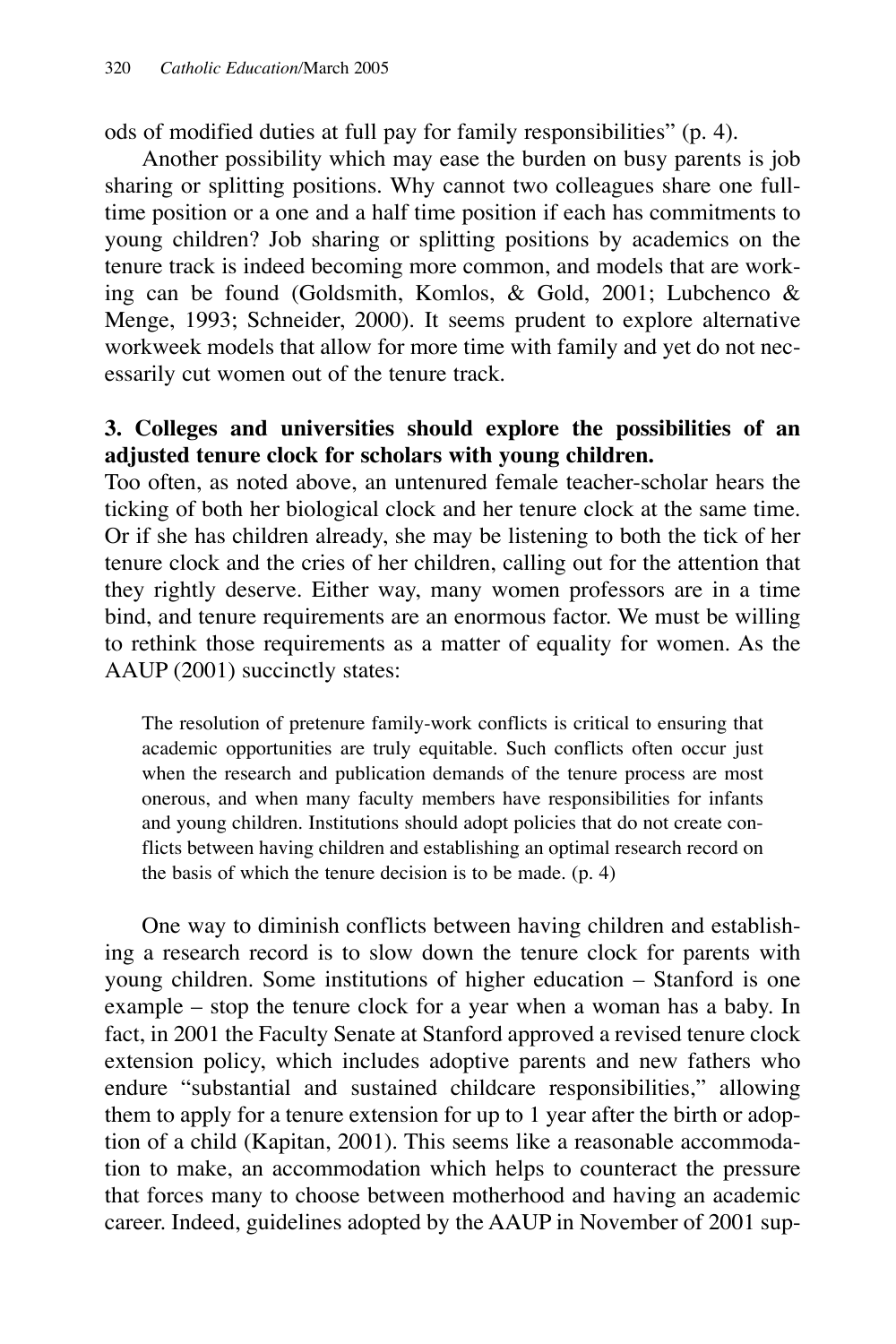port this measure; they call for allowing the tenure clock to be stopped for up to 1 year for each newborn or newly adopted child (for a maximum of two 1-year extensions) if the petitioning faculty member is a primary or coequal caregiver (p. 5).

Drago and Williams (2000), two scholars of work and family (and gender) issues, argue for the possibility of a half-time tenure track that would allow faculty members to care for children or elderly or ill family members or partners. In "A Half-Time Tenure Track Proposal," they suggest that academics in certain circumstances be placed on half-time status for a period of 1 to 12 years, with the tenure clock running at half speed (Drago  $\&$ Williams, 2000). Lengthening the time in which people must meet tenure requirements if they have young children at home may help to retain mothers who otherwise would be weeded out of the system. Holding on to good scholars who are otherwise encumbered by familial commitments seems like a valid reason at least to talk about flexible tenure requirements.

Again we note that it is not enough to have a policy on the books if women are not encouraged to take advantage of it, or if it works to their disadvantage in the long run. For example in Cohen's article, a female professor at the University of California Irvine, where there is the possibility of tenure clock extension for parenting, explains that she had been advised not to extend her clock. In her words, "Everyone said it's career suicide – senior faculty, chairs and administrators" (Cohen, 2002, p. 3). She indicates that when it comes time for tenure evaluation an assumption is made that a tenure clock extension is "extra time" provided to a professor, and so more research is expected of that professor than is expected in an average tenure case. In other words, those who have taken an extension have been expected by senior faculty to "do more" in order to make tenure, to make up for the fact that they extended their clock in the first place. While it is understood that women (and men) who take advantage of extended tenure policies should be judged by the same academic standards as those who do not, it defeats the purpose of the extended time provided if more product/work is expected when one is evaluated for tenure.

Unclear or unrealistic standards by senior faculty compound pressures for untenured, junior professors. For these reasons, the AAUP (2001) argues that the "implicit model of total dedication" that exists on some campuses, which expects one to "demonstrate that work is one's primary, even sole commitment," must be "clarified and modified to recognize the realities of the lives of faculty members who wish to raise children while pursuing an academic career" (p. 5). When traditional tenure requirements were established, they were created for a typical professor who was a single man, or a man with a wife at home to care for the children. This snapshot of a professor is no longer universal, and it would behoove us to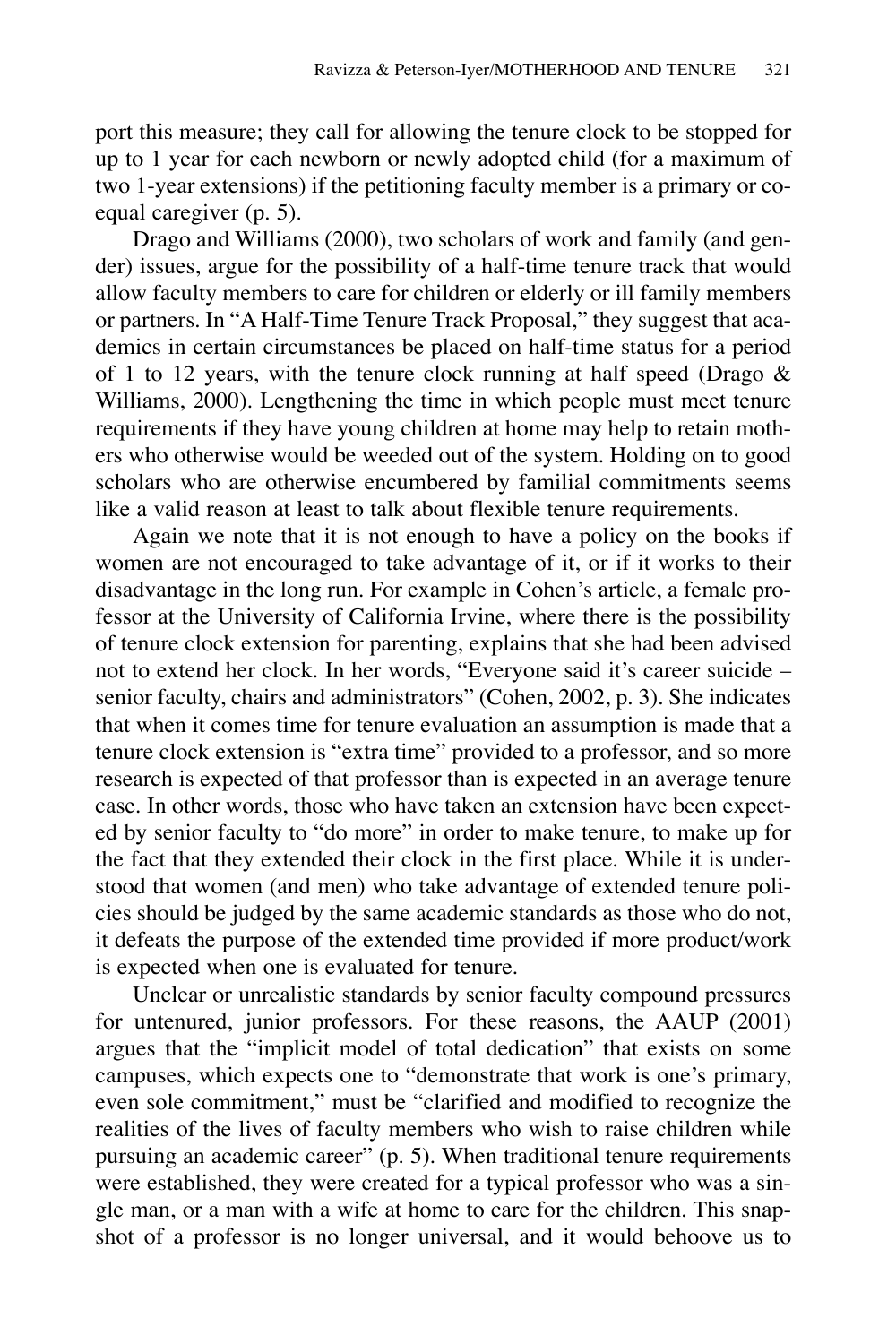rethink tenure requirements to reflect the changing face of the teacherscholar. Lengthening the tenure clock and reassessing the criteria of collegiality seem like good places to begin discussion.

More flexible tenure requirements acknowledge that motherhood is not purely a matter of individual choice and are one way that employers can help to ensure that women do not pay an unreasonable price for having children. Policies like slowing down the tenure clock recognize that there are social and communal benefits to good parenting and corresponding responsibilities to support women and families.

### **4. Taking time out of an academic career to raise children should not be seen as a blot on one's career.**

If the nurturance of children is a priority of the community and is not understood to be simply a matter of personal choice, decisions to take time off the traditional academic career path should not be considered in a negative light. This is a difficult step to talk about concretely, since it is more about attitude than about policy per se, but attitudes clearly do affect policy in this regard. To illustrate, let us present a case. A search committee at an institution of higher education is evaluating a stack of CVs to narrow down the candidates and make decisions about those it will consider for initial interviews. Among the candidates are some women who have less published work and teaching experience than other candidates because they have been at home full- or part-time with young children, but are now ready to move into academia full-time. We argue that a search committee honor these choices, not merely rhetorically, by giving fair and thoughtful consideration to those women who have made difficult decisions on behalf of their families. In short, time taken outside academia for the nurturance of children, rather than being viewed as an excuse for lack of scholarship or full-time teaching experience, should be considered real work. It should rightly be considered an enriching life experience which can add perspective and insight into one's teaching and academic work.

## **5. All efforts should be made to provide part-time and adjunct (fulltime, non-tenure track) faculty with a just wage and benefits.**

It is no secret that part-time and adjunct faculty members at colleges and universities receive far less pay and far fewer benefits than full-time tenure track faculty. Much has been written about the low pay, large work load, lack of benefits and respect that part-timers and adjunct endure, often having to work at two or three institutions to make ends meet (Fulton, 2000). The practice of overusing and abusing part-timers in order to meet university budget requirements is certainly cause for ethical reflection.

Mothers who teach part-time at colleges and universities in order to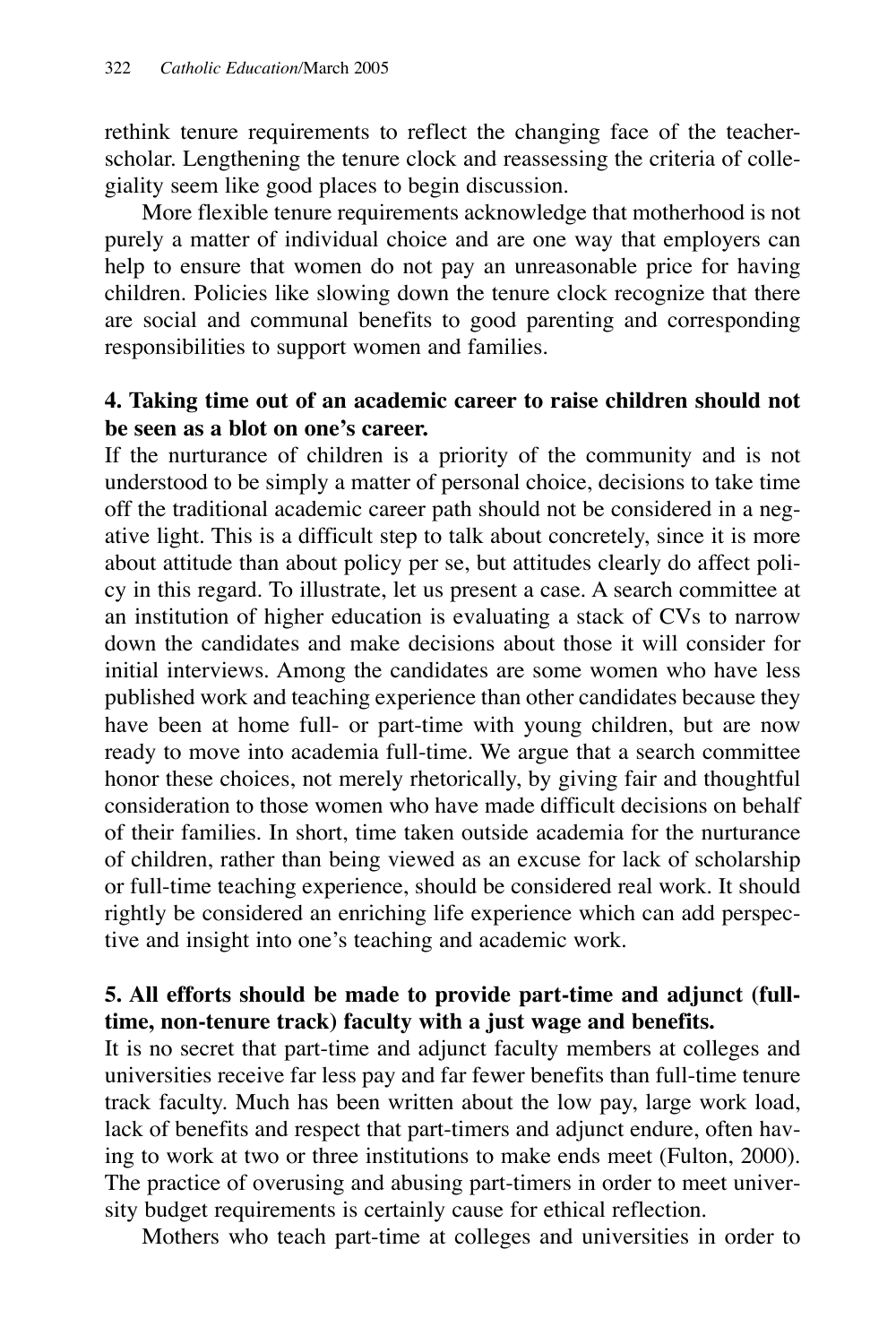spend more time with children are unavoidably affected by this unjust structure. Part-time work is certainly a benefit for parents of young children who wish to stay in the academic arena while raising children; they can teach and yet be free from departmental commitments and committee work as well as pressure to publish. It can be one flexible method of creating a 60-hour workweek between parents. However, as mentioned above, even part-time work should include benefits if at all possible and, most certainly, should guarantee a just wage for good work. Moreover, time spent teaching part-time or as an adjunct should not count against someone who later chooses to enter the full-time system.

#### **6. Colleges and universities should provide on-campus childcare.**

Many institutions already provide this service, and those who do not can easily find successful models for doing so. On-campus childcare benefits employers, parents, and students. Parents know the difficulty of finding good and convenient childcare. On-campus childcare helps employees and also "helps institutions keep employees happy at work instead of at home when the babysitter gets sick" (Merik, 1996, p. B2). In addition to the convenience and sense of security provided by on-campus childcare, being able to drop in to visit one's child[ren] during a break or lunch hour is a benefit that is non-quantifiable. Moreover, childcare at a college or university offers unique opportunities for student involvement, and can provide practical preparation for students planning careers that focus on children, such as early childhood education.

The AAUP (2001) notes that some institutions may decide not to support on-site childcare due to size or other considerations. Still, these institutions are encouraged to explore other alternatives, "such as cooperative arrangements with other nearby employers, resource and referral services, and financial assistance" (p. 6). All in all, "universities and colleges should assume a share of the responsibility for the provision of childcare services" (AAUP, 2001, p. 6).

## **CONCLUSION**

This paper is a modest attempt to illustrate a lack of support within colleges and universities for women and men with young children; to explicate some of the effects of that lack of support; to provide a theological argument for why systemic changes should be made, particularly at Catholic institutions; and to offer suggestions as to what those changes might be. There is much work still to be done. Our hope is that conversations ensue which openly consider, and reconsider, topics like collegiality, shared academic positions, reduced loads for parents with young children, and part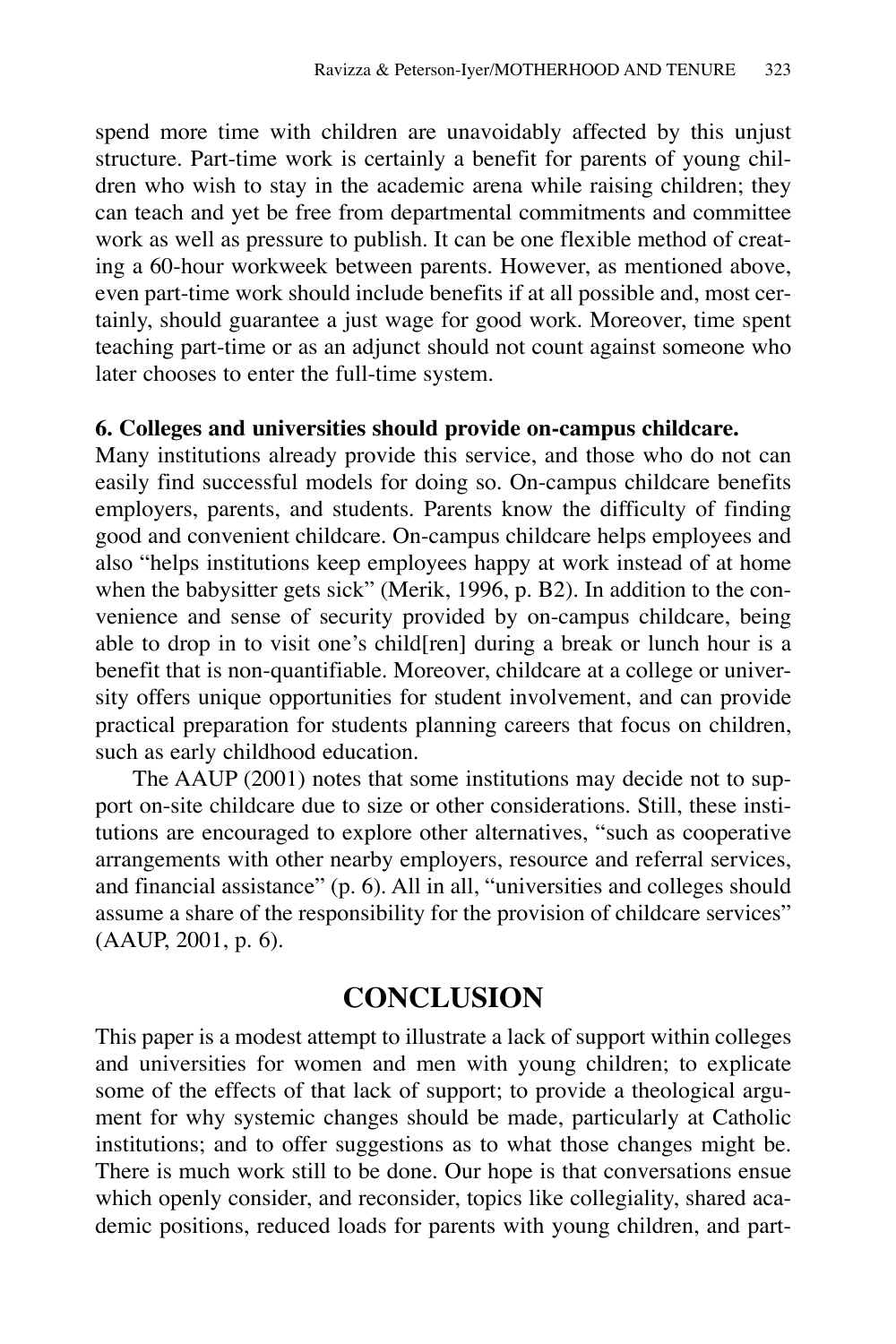time or adjusted tenure track options. Moreover, we hope that faculty and administrators at Catholic colleges and universities will ponder and discuss what it means for Catholic institutions to take the lead on these matters – and thus to begin to live up to their own family-supportive ideals.

## **REFERENCES**

- American Association of University Professors. (1999). *On collegiality as a criterion for faculty evaluation*. Retrieved October 27, 2004, from http://www.aaup.org/ statements/Redbook/collegia.htm
- American Association of University Professors. (2001). *Statement of principles on family responsibilities and academic work*. Retrieved October 27, 2004, from http://www.aaup.org/statements/REPORTS/re01fam.htm
- Bressler, S., & Kelly, J. (1999, June). *Maternal inequities: The implementation of the FMLA in Pennsylvania's colleges and universities*. Paper presented at Annual Conference of the National Women's Studies Association, Albuquerque, NM.
- Browning, D. S., Miller-McLemore, B. J., Couture, P. D., Lyon, K. B., & Franklin, R. M. (2000). *From culture wars to common ground: Religion and the American family debate* (2nd ed.). Louisville, KY: Westminster John Knox Press.
- Cahill, L. S. (2000). *Family: A Christian social perspective*. Minneapolis, MN: Fortress Press.
- Cohen, H. (2002, August 4). The baby bias. *The New York Times*, p. 4A24.
- Crittenden, A. (2001). *The price of motherhood: Why the most important job in the world is still the least valued*. New York: Henry Holt and Company.
- Drago, R., & Williams, J. (2000, Nov/Dec). A half-time tenure track proposal. *Change, 32*(6), 46-51.
- Fogg, P. (2003, June 13). Family time: Why some women quit their coveted tenure track jobs. *The Chronicle of Higher Education*, p. A10.
- Fraumeni, B. (1999, March 30). Maternity leave and a woman's chances for tenure [Letter to the editor]. *The Boston Globe*, p. A12.
- Friedman, D. E., Rimsky, C., & Johnson, A. (1996). *College and university reference guide to work-family programs*. New York: Families and Work Institute.
- Fulton, R. D. (2000, May/June). The plight of part-timers in higher education. *Change, 32*(3), 38-43.
- Goldsmith, J. A., Komlos, J., & Gold, P. S. (2001). *Chicago guide to your academic career: A portable mentor for scholars from graduate school through tenure*. Chicago: The University of Chicago Press.
- Goodman, E. (2001, May 10). Our "prisoner of love" problem. *The Boston Globe*, p. A21.
- Greenspan, S., & Salmon, J. (2001). *The four-thirds solution: Solving the child-care crisis in America today*. Cambridge, MA: Perseus Publishing.
- Hewlett, S. A. (2002). *Creating a life: Professional women and the quest for children*. New York: Talk Miramax Books.
- Hochschild, A. R. (2001). *The time bind: When work becomes home and home becomes work*. New York: Henry Holt.
- John Paul II. (1988). *Mulieris dignitatem*. Washington, DC: United States Catholic Conference.
- John Paul II. (1992). Centesimus annus. In T. A. Shannon & D. J. O'Brien (Eds.), *Catholic social thought* (pp. 437-488). Maryknoll, NY: Orbis Books.
- John Paul II. (1995, June 29). *Letter to women*. Retrieved October 27, 2004, from http://www.vatican.va/holy\_father/john\_paul\_ii/letters/documents/ hf\_jp-ii\_let\_29061995\_women\_en.html
- Kapitan, C. (2001, October 29). Faculty senate approves tenure clock extension. *Stanford University News Service*. Retrieved October 27, 2004, from http://news-service.stanford.edu/news/2001/october31/tenure-1031.html
- Lubchenco, J., & Menge, B. A. (1993, April). Split positions can provide a sane career track A personal account. *Bioscience, 43*(4), 243-249.